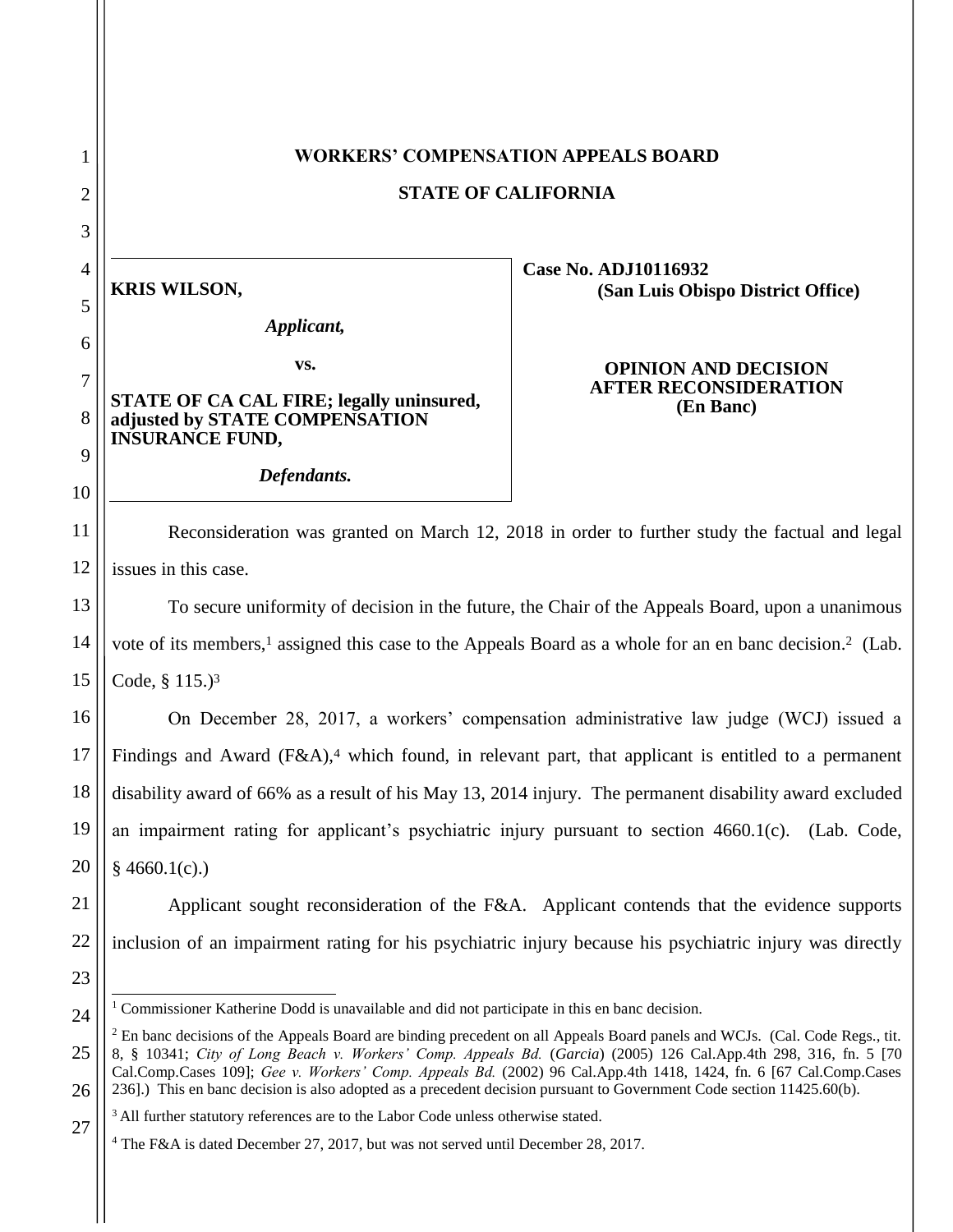1 2 3 4 caused by events of employment and, therefore, section 4660.1(c) does not apply. Alternatively, applicant contends that he is entitled to an increased impairment rating for his psychiatric injury because the injury resulted from being the victim of a violent act or is catastrophic. (Lab. Code,  $§$  4660.1(c)(2)(A)-(B).)

5 6 7 8 9 10 11 We received an answer from defendant.<sup>5</sup> The WCJ issued a Report and Recommendation on Petition for Reconsideration (Report) recommending that we deny reconsideration. Applicant submitted a reply to defendant's answer, which we will treat as a supplemental pleading. (See Cal. Code Regs., tit. 8, § 10848.) Applicant did not seek approval from the Appeals Board prior to submitting this supplemental pleading as required by WCAB Rule 10848. We will accept and consider this pleading, but advise applicant that failure to seek approval to submit a supplemental pleading may result in its rejection.

Based upon our review of the record, applicant's Petition for Reconsideration, defendant's answer, applicant's supplemental pleading, the contents of the WCJ's Report and the relevant statutes and case law, we hold as follows:

### **Determination of whether an injury is catastrophic under section 4660.1(c)(2)(B) focuses on the nature of the injury and is a fact-driven inquiry.**

We will therefore rescind the F&A and substitute a new findings and award to include a finding of fact that applicant sustained a catastrophic injury and may receive an increased impairment rating for his psychiatric injury under section 4660.1(c)(2)(B). The issues of permanent disability and apportionment will be deferred. The matter will be returned to the trial level for further proceedings consistent with this opinion.

#### **FACTUAL BACKGROUND**

Applicant claims injury to his lungs, psyche, left eye, head, brain, heart and circulatory system on May 13, 2014 while employed as a firefighter by the Department of Forestry (also known as State of

26 27

12

13

14

15

16

17

18

19

20

21

22

23

24

 $\overline{a}$  $5$  Defendant initially filed an answer on January 30, 2018 and then filed an amended answer on January 31, 2018.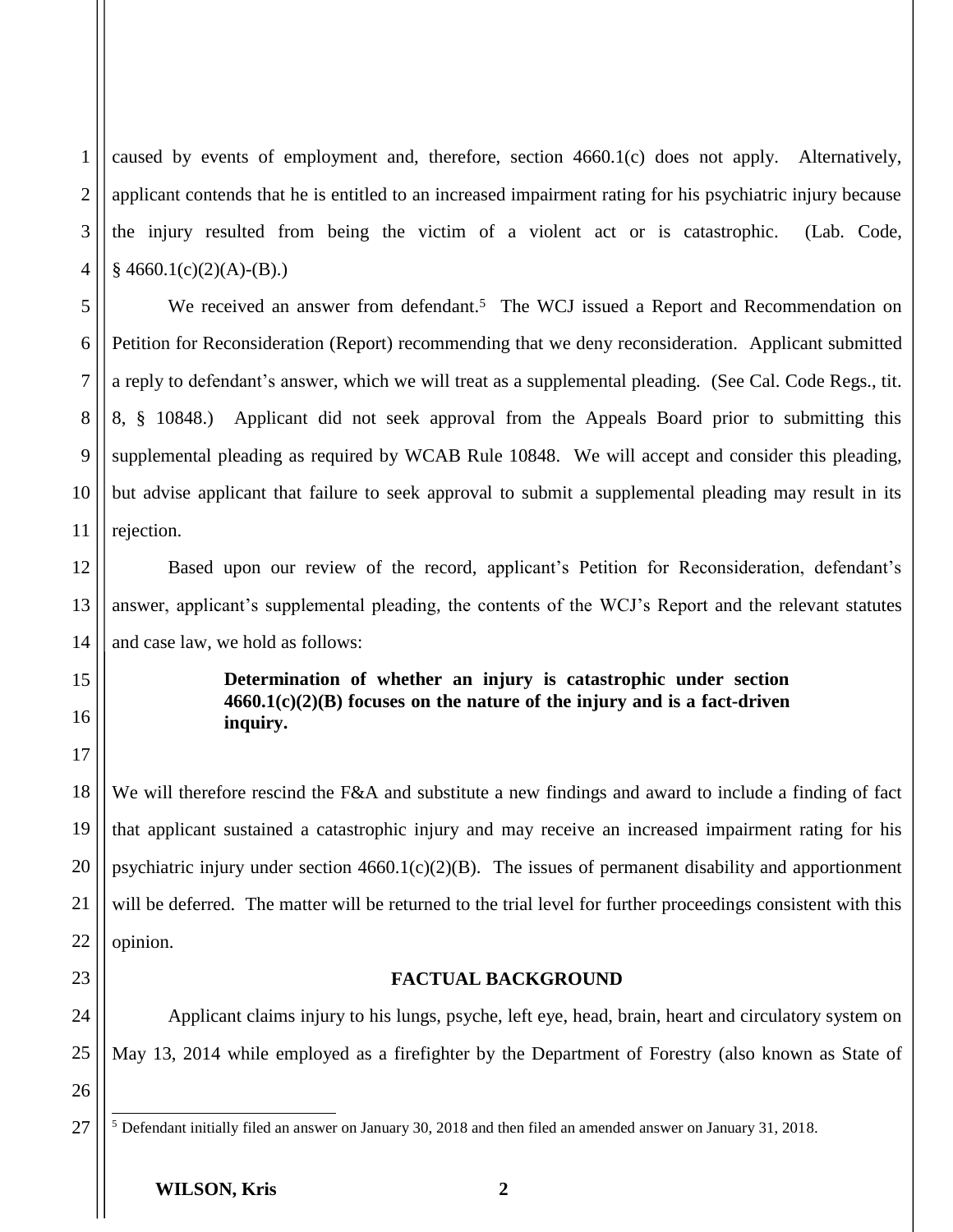| $\mathbf{1}$   | California, Cal Fire). Defendant has accepted liability for injury to the lungs, psyche, left eye, head and                                               |
|----------------|-----------------------------------------------------------------------------------------------------------------------------------------------------------|
| $\overline{2}$ | brain, but disputes compensability for the heart and circulatory system. Defendant disputes liability for                                                 |
| 3              | permanent impairment for applicant's psychiatric injury.                                                                                                  |
| 4              | The parties do not appear to dispute the facts surrounding what occurred on the date of injury.                                                           |
| 5              | Applicant began his shift and reported to a wildfire in Lompoc. He was assigned to the drainage area                                                      |
| 6              | where he inhaled fumes and smoke from the fire as he was not wearing a breathing apparatus. Applicant                                                     |
| 7              | performed this work for several hours until approximately 8:00 a.m. the next day.                                                                         |
| 8              | On May 15, 2014, applicant sought treatment as summarized in the medical reporting:                                                                       |
| 9              | He went to Sierra Vista Hospital in San Luis Obispo and went through the                                                                                  |
| 10             | emergency department, where he presented with complaints of rash,<br>shortness of breath, nausea, vomiting, low back pain, neck pain, headache            |
| 11             | and dizziness (when standing), crusty bilateral eye discharge, difficulty<br>speaking, and sore threat with swelling to the left side of his neck.        |
| 12             | His father drove him to Kaiser the following morning with symptoms of                                                                                     |
| 13             | difficulty breathing, blisters on the back of his ears, and ulcers in his throat<br>and mouth. He was put on oxygen and referred to [the Antelope Valley] |
| 14             | Hospital. Mr. Wilson reported that he has no memory of leaving Kaiser,                                                                                    |
| 15             | but stated that his father told him that when they attempted to remove him<br>from the oxygen, he would go into convulsions. He was transported to the    |
| 16             | Antelope Valley Hospital Emergency Department by ambulance with<br>labored breathing and fever. He was admitted to ICU and stayed in the                  |
| 17             | hospital for approximately 2 weeks, during which time he was intubated                                                                                    |
| 18             | and put on a mechanical respirator.                                                                                                                       |
| 19             | (Applicant's Exhibit No. 10, Dr. Walsh's Report, October 24, 2016, pp. 15-<br>16.                                                                         |
| 20             |                                                                                                                                                           |
| 21             | A summary of the hospital's progress reports during applicant's extended stay in ICU states, in relevant                                                  |
| 22             | part: "A couple of days after the patient was admitted he developed significant respiratory symptoms and                                                  |
| 23             | was eventually intubated." (Applicant's Exhibit No. 12, Report of Dr. Recasens, November 22, 2016,                                                        |
| 24             | p. 8.) He was placed "on 100% oxygen via non-rebreather mask saturation 85%." (Applicant's Exhibit                                                        |
| 25             | No. 5, Dr. Ho's Report, July 14, 2016, p. 14.) A consultation was conducted during applicant's                                                            |
| 26             | hospital stay to evaluate generalized "vigorous tremors" he was having "for a few seconds at a time" that                                                 |
| 27             | $/$ / $/$                                                                                                                                                 |
|                |                                                                                                                                                           |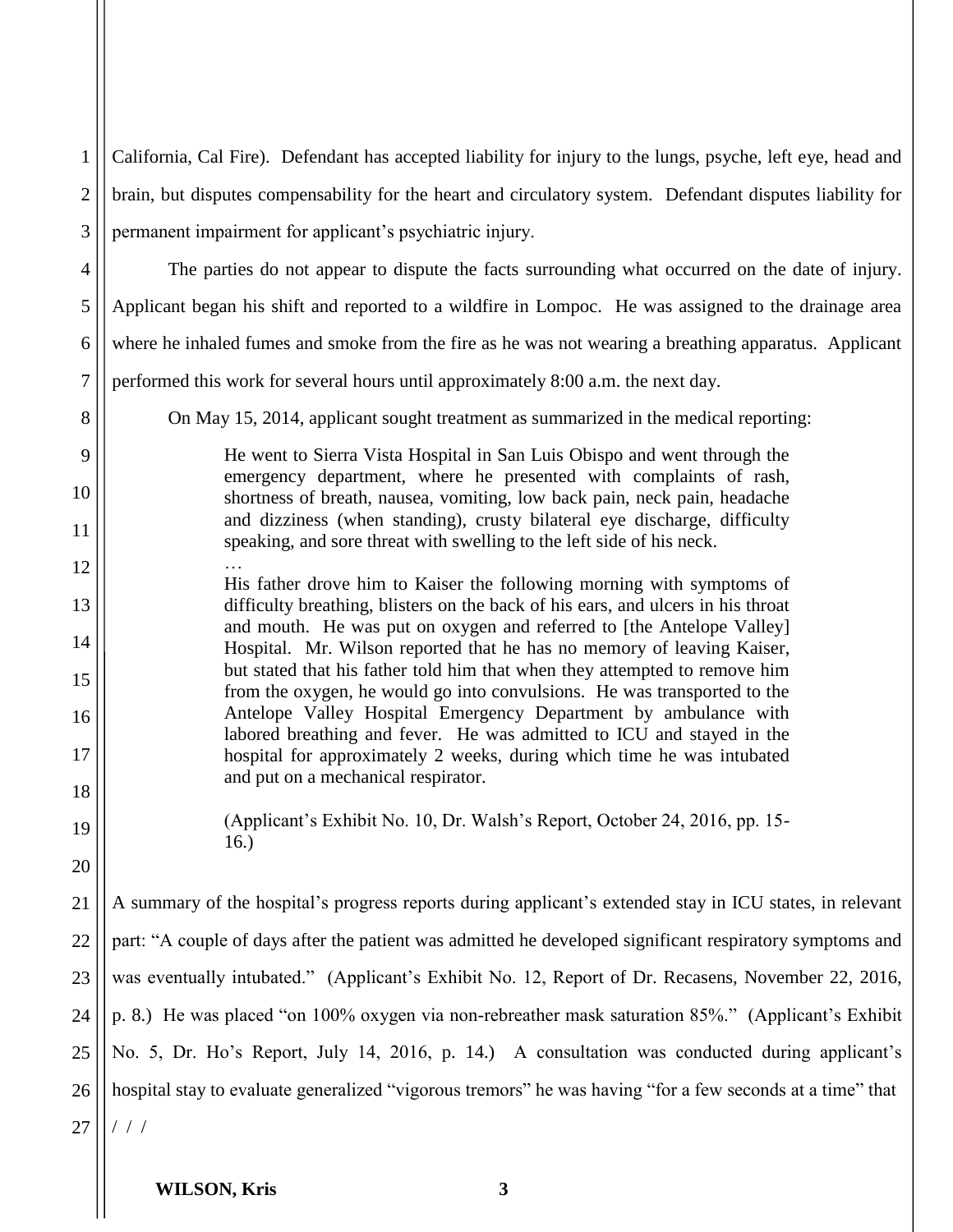| 1              | "stopped for 30 seconds and returned later." (Id. at p. 15.) A May 28, 2014 consultation report during                                                              |
|----------------|---------------------------------------------------------------------------------------------------------------------------------------------------------------------|
| $\overline{2}$ | applicant's hospitalization also noted as follows:                                                                                                                  |
| 3              | The patient initially presented to the emergency room on May 17 after<br>acute onset of nausea, chills and fevers with night sweats. He developed                   |
| $\overline{4}$ | ulcerations of the tongue, mouth and lips. He vomited with high fevers and                                                                                          |
| 5              | developed a rash all over his entire body. He had renal failure,<br>transaminitis with interstitial infiltrates and respiratory failure requiring                   |
| 6<br>7         | intubationThe patient remains intubated. There is some concern about<br>underlying acute respiratory distress syndrome complicating weaning from<br>the ventilator. |
| 8<br>9         | (Applicant's Exhibit No. 1, Report of Dr. Mark Pulera, June 23, 2016, p.<br>20.                                                                                     |
| 10             | Applicant was ultimately extubated on May 29, 2014, approximately two weeks after his admission to                                                                  |
| 11             | the hospital. (Applicant's Exhibit No. 5, Dr. Ho's Report, July 14, 2016, p. 16.) He remained in the                                                                |
| 12             | hospital until his discharge on June 1, 2014 with his condition and treatment summarized upon discharge                                                             |
| 13             | as follows:                                                                                                                                                         |
| 14             | The patient came in with shortness of breath and rash in oral mucosa, as<br>well as arms and legs. The patient was fighting a fire before admission for             |
| 15             | two to three days and noticed increased erythema of the conjunctivi and                                                                                             |
| 16             | painful ulcers on the tongue and mouth with blistering. He had fevers to<br>103. He was intubated for respiratory failure and ARDS [acute respiratory               |
| 17             | distress syndrome]. X-rays showed interstitial infiltrates with abnormal<br>liver function tests and hypoxia.                                                       |
| 18             | (Applicant's Exhibit No. 1, Report of Dr. Mark Pulera, June 23, 2016, p.                                                                                            |
| 19             | 23.)                                                                                                                                                                |
| 20             |                                                                                                                                                                     |
| 21             | Applicant returned to work as a firefighter in April 2015.<br>(Applicant's Exhibit No. 10,                                                                          |
| 22             | Dr. Walsh's Report, October 24, 2016, p. 16.) However, he "was unable to keep pace with his coworkers                                                               |
| 23             | and became concerned about his ability to work as a firefighter. He was again taken off work by                                                                     |
| 24             | Dr. Vikas and he last worked in mid July 2015." (Id.)                                                                                                               |
| 25             | Mark Pulera, M.D. evaluated applicant as the neurological panel qualified medical evaluator                                                                         |
| 26             | (QME). Applicant reported to Dr. Pulera that he still has shortness of breath, is constantly fatigued and                                                           |
| 27             | has persistent chest pain. (Applicant's Exhibit No. 1, Report of Dr. Mark Pulera, June 23, 2016,                                                                    |
|                |                                                                                                                                                                     |

 $\mathbf{I}$  $\mathsf{I}$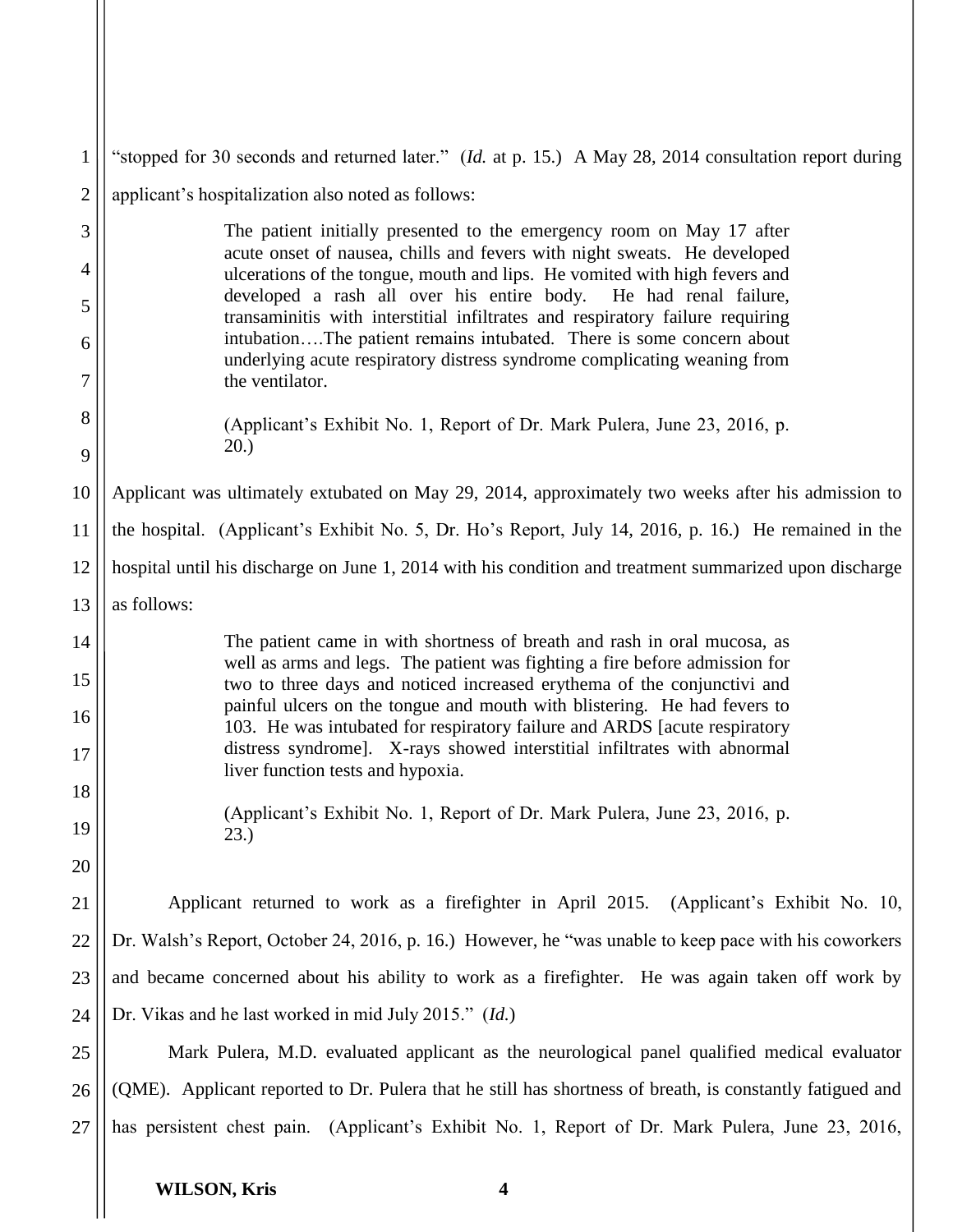2 3 4 pp. 5 and 8.) His fatigue and weakness impairs his ability to walk long distances or run. (*Id.* at p. 10.) The injury reportedly impairs his ability to lift. (*Id.*) Applicant "also complained of impaired memory and cognition since the injury." (*Id.* at p. 7.) He further reported persistent difficulty with sleep since the injury. (*Id.* at pp. 7-8.)

Applicant reported to Dr. Pulera "a new episode of loss of consciousness" a few months before his evaluation. (*Id.* at p. 6.) "He was watching a graphic television show where they were cutting open a man. After viewing this graphic scene, Mr. Wilson blacked out. He noted prior to blacking out, he felt bilateral tingling in his arms." (*Id.*) Applicant's wife "noted that his whole body was shaking for perhaps 10 seconds" when he blacked out. (*Id.* at p. 7.) This was the only episode of this nature reported by applicant. (*Id.*)

11 12 13 14 15 16 17 Dr. Pulera diagnosed him with: mild impaired cognition and memory, mild headache, one isolated episode of likely syncope and possible sleep disorder. (*Id.* at p. 40.) These conditions were considered industrially caused due to the work exposure on May 13, 2014. (*Id.* at pp. 40-41.) Applicant was deemed neurologically permanent and stationary as of December 14, 2014. (*Id.* at p. 44.) Dr. Pulera assigned applicant with a whole person impairment (WPI) rating of 5% for mental status impairment and 3% pain add-on for his headaches. (*Id.* at p. 42.) No apportionment to non-industrial factors was given. (*Id.* at p. 43.) Dr. Pulera also opined that applicant "cannot return to firefighter duties." (*Id.* at p. 44.)

18 19 20 21 22 23 24 25 26 27 Paul Grodan, M.D. performed an evaluation of applicant as the cardiopulmonary QME. With respect to applicant's hospitalization in May 2014, Dr. Grodan noted that the "records [he] reviewed reflect that indeed [applicant] had significant issues requiring even intubation due to respiratory failure." (Applicant's Exhibit No. 3, Dr. Grodan's Report, June 24, 2016, p. 20.) He diagnosed applicant with an episode of "hypersensitivity pneumonitis with respiratory failure generalized papular eruption resolved/pulmonary hypertension;" allergic diathesis, severe; toxic metabolic encephalopathy with cognitive impairment according to Dr. Pulera; and insomnia disorder. (*Id.*) The pulmonary hypertension was assigned a 5% WPI rating. (*Id.* at p. 22.) Dr. Grodan opined that he "agree[s] with the decision to retire Mr. Wilson." (*Id.* at p. 23.) He subsequently issued a supplemental report wherein he opined that / / /

#### **WILSON, Kris 5**

1

5

6

7

8

9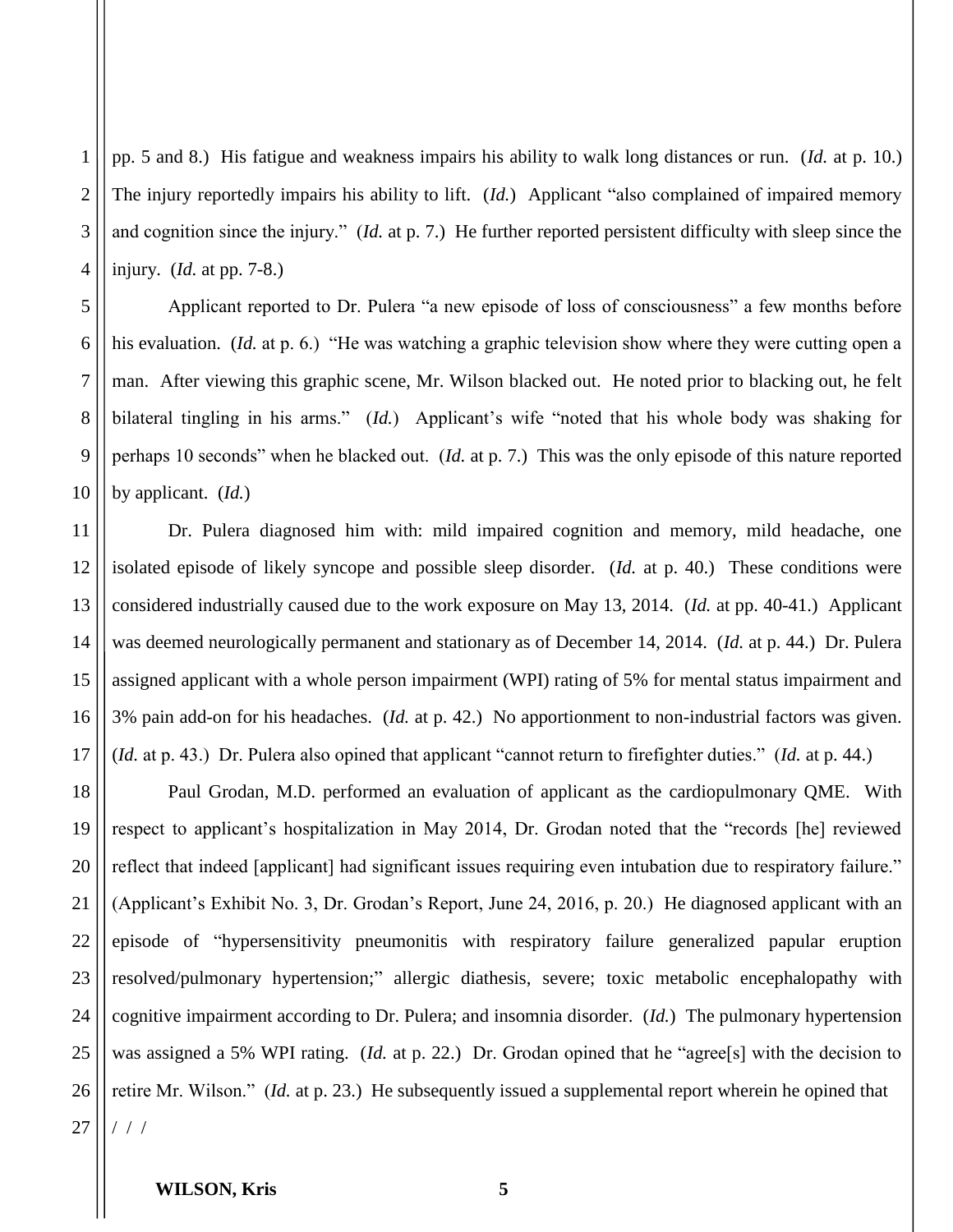1 2 50% of applicant's pulmonary problem was due to non-industrial allergies and 50% was due to exposure in his employment. (Applicant's Exhibit No. 4, Dr. Grodan's Report, September 18, 2016, p. 5.)

Franklin Ho, M.D. also evaluated applicant as the internal medicine QME. His initial diagnoses included, in relevant part: ARDS, possible asthma and chronic insomnia. (Applicant's Exhibit No. 5, Dr. Ho's Report, July 14, 2016, p. 24.) These diagnoses were considered industrially caused. (*Id.* at p. 32.) Dr. Ho described ARDS as "a life-threatening condition involving the lungs that impairs gas exchange." *(Id.* at p. 25.) He further opined that "[s]urvivors [of ARDS] commonly have chronic decrement of lung function and persistent symptoms even five years after the original insult, showing the severe nature of the condition." (*Id.* at p. 28.) Dr. Ho also "agree[d] with his providers that he can no longer fight fires, given his sensitivity to smoke." (*Id.* at p. 33.)

11 12 13 14 15 16 17 Dr. Ho issued a supplemental report wherein he provided pulmonary diagnoses as follows: ARDS-induced neuromuscular respiratory weakness, probable asthma and mild pulmonary hypertension. (Applicant's Exhibit No. 9, Dr. Ho's Report, April 12, 2017, p. 9.) Dr. Ho opined that applicant has asthma within reasonable medical probability. (*Id.* at p. 11.) Applicant's conditions were assigned WPI ratings as follows: 10% for the ARDS-induced neuromuscular respiratory weakness (100% industrial) and 10% for his asthma (80% due to his industrial ARDS and 20% due to non-industrial causes). (*Id.* at pp. 13-14.)

Joseph Walsh, Ph.D. evaluated applicant as the psychological QME. Dr. Walsh's October 24, 2016 report contains the following history:

> [Applicant] described feeling emotionally traumatized following his symptoms resulting from the fire and by his near death experience in the hospital following his injury. As reported above, he believes that he has a serious physical injury that may kill him, shorten his life or send him back to the hospital. He has a vivid memory of waking up while he was intubated at the hospital and this is re-experienced in a recurring nightmare approximately 2 to 3 times each week.

(Applicant's Exhibit No. 10, Dr. Walsh's Report, October 24, 2016, p. 14.)

26 / / /

3

4

5

6

7

8

9

10

18

19

20

21

22

23

24

25

27 / / /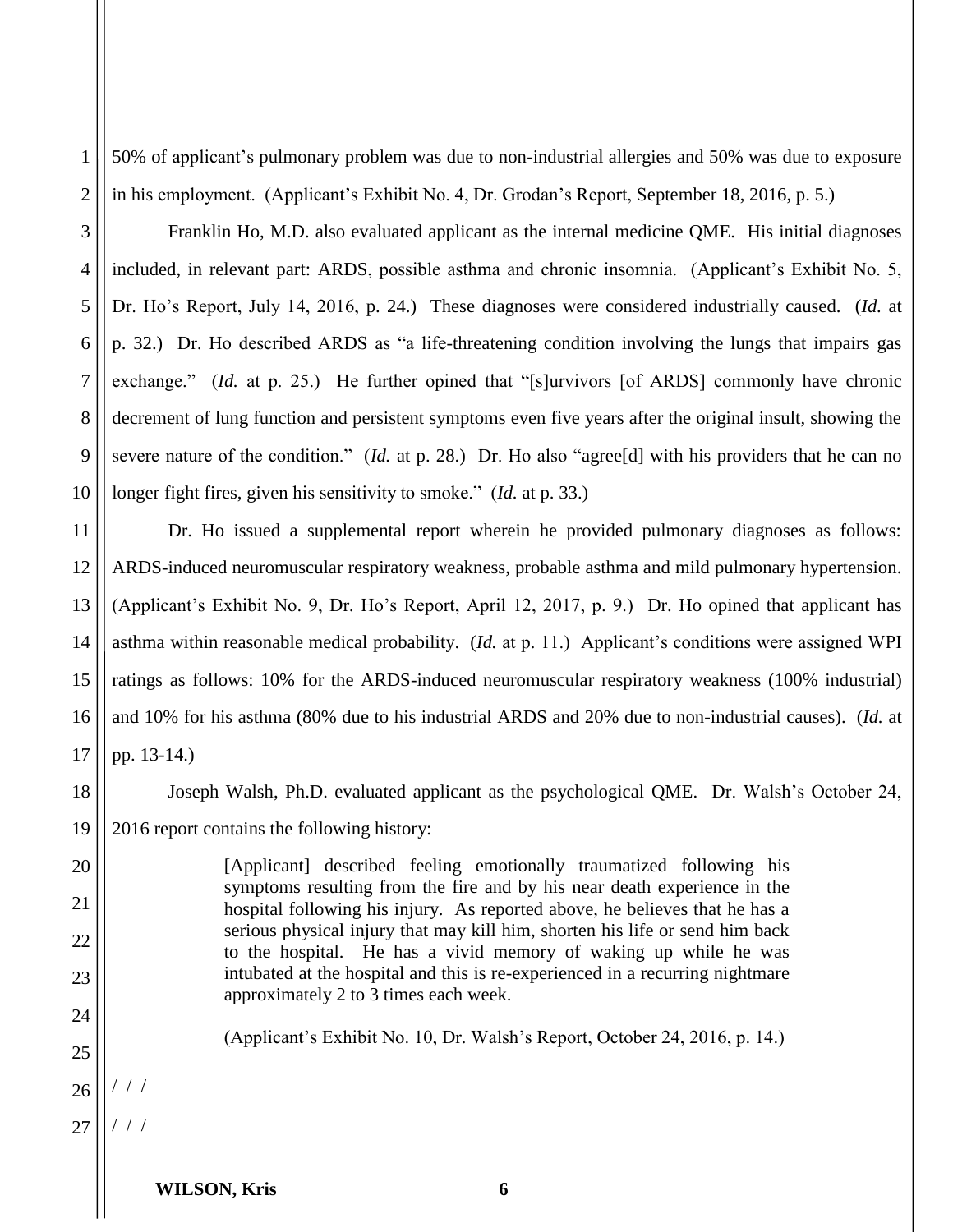| $\mathbf{1}$   | Applicant also reported to Dr. Walsh the following:                                                                                                                                     |
|----------------|-----------------------------------------------------------------------------------------------------------------------------------------------------------------------------------------|
| $\overline{c}$ | He continues to experience sleep difficulty that was not present prior to his                                                                                                           |
| 3              | injury. He has difficulty initiating and maintaining sleep and is tired and<br>sleepy during the daytime. His memory and concentration is reported is                                   |
| 4              | [sic] not as good and he finds that he is easily irritated. As a result, his<br>wife moved to a different room to sleep because of his restless sleep and                               |
| 5              | his occasional snoring.                                                                                                                                                                 |
| 6              | ( <i>Id.</i> at p. 16.)                                                                                                                                                                 |
| 7              |                                                                                                                                                                                         |
| 8              | In his discussion section, Dr. Walsh opined:                                                                                                                                            |
| 9              | Mr. Wilson has developed characteristic symptoms following exposure to<br>an extreme traumatic stressor involving direct personal experience of an                                      |
| 10             | event that involved serious injury and threatened death. He is experiencing<br>significant symptoms of anxiety and depression subsequent to work related                                |
| 11             | injuries sustained while fighting a fire with resultant physical injuries,<br>limitations and impairment.                                                                               |
| 12             |                                                                                                                                                                                         |
| 13             | ( <i>Id.</i> at p. 24.)                                                                                                                                                                 |
| 14             | Dr. Walsh diagnosed applicant with post-traumatic stress disorder (PTSD) and a severe major depressive                                                                                  |
| 15             | disorder. (Id. at p. 24.) These conditions were considered predominantly caused by actual events of                                                                                     |
| 16             | employment. ( <i>Id.</i> at p. 34.)                                                                                                                                                     |
| 17             | In a subsequent re-evaluation report, Dr. Walsh opined that 100% of applicant's PTSD was "due                                                                                           |
| 18             | to the direct effects of the May 13, 2014 injury, an actual event of employment." (Applicant's Exhibit                                                                                  |
| 19             | No. 11, Dr. Walsh's Report, April 14, 2017, p. 18.) The depression was "deemed to be 75% related to                                                                                     |
| 20             | his untreated PTSD and 25% related to not being able to continue to work as a firefighter/EMT." (Id.)                                                                                   |
| 21             | Applicant was deemed "temporarily totally disabled from May 13, 2014 until the present on a                                                                                             |
| 22             | psychiatric/psychological basis." (Id. at p. 19.) Dr. Walsh further opined that:                                                                                                        |
| 23             | while the primary injury, a Post-traumatic Stress Disorder, arose out of<br>the effects of and treatment for a compensable physical injury, it is my                                    |
| 24             | opinion that it is not precluded from compensability for disability by Labor                                                                                                            |
| 25<br>26       | Code Section 4660.1 pursuant to SB863 for dates of injury effective<br>January 1, 2013; because in my opinion, the industrial psychological injury<br>represents a catastrophic injury. |
| 27             | ( <i>Id.</i> at p. 14, emphasis in original.)                                                                                                                                           |
|                | <b>WILSON, Kris</b><br>7                                                                                                                                                                |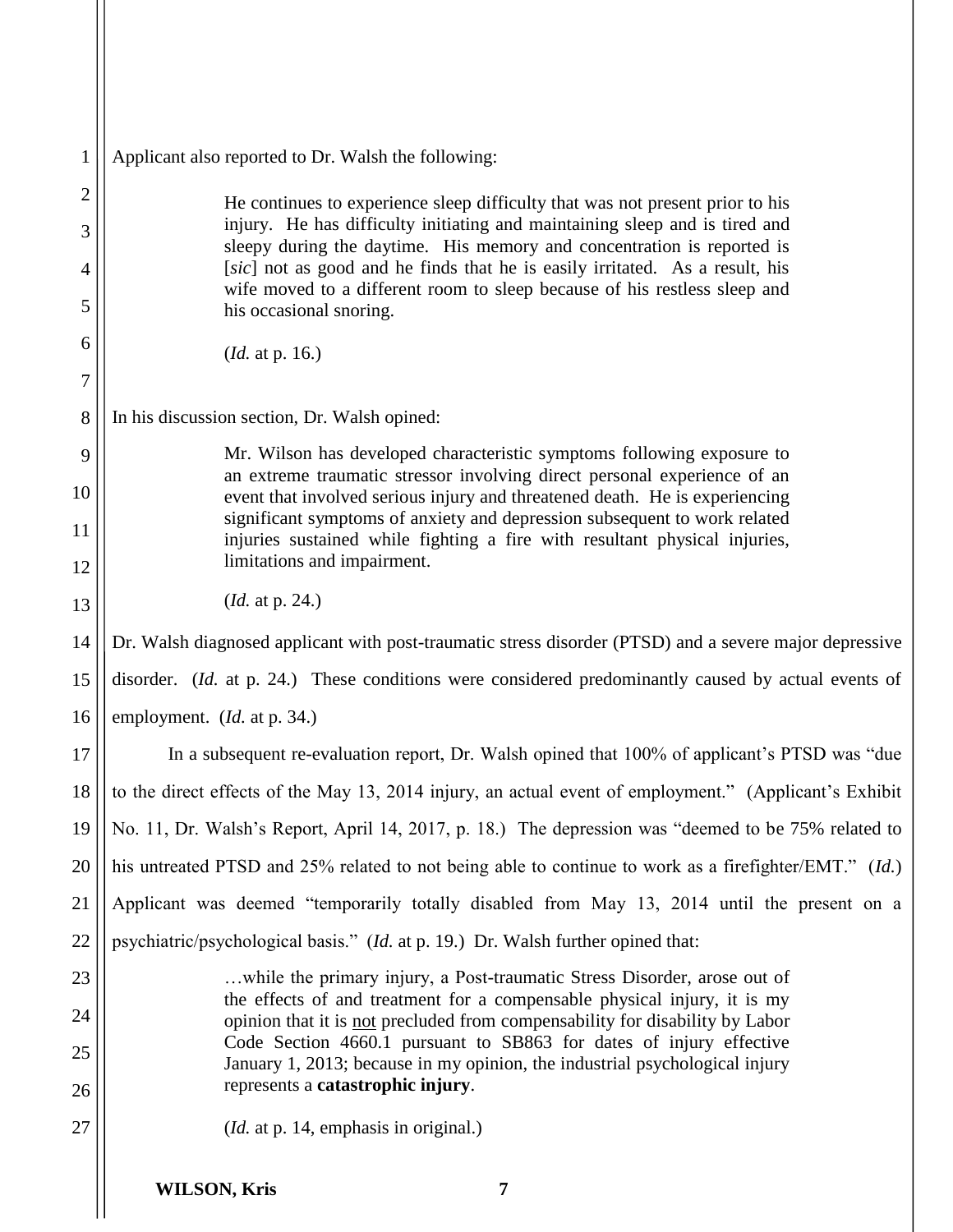1 2 3 4 5 Applicant was assigned a GAF score of 47 with a 36% WPI rating. (*Id.* at p. 20.) Dr. Walsh apportioned 90% of his permanent impairment to actual events of employment and 10% to his reaction to not being able to continue to work as a firefighter/EMT. (*Id.*) The QME deferred to the trier of fact if this reaction would also represent an actual event of employment, "in which case there would be 100% apportionment of the cause of the permanent impairment/disability to actual events of his employment." (*Id.*)

6 7 8 9 10 11 12 13 14 Lastly, Marta Recasens, M.D. conducted an evaluation of applicant as the ophthalmological QME. She diagnosed applicant with a cataract in his left eye, refractive error (left eye worse than right eye) and vitreous liquefaction in both eyes. (Applicant's Exhibit No. 12, Report of Dr. Recasens, November 22, 2016, p. 24.) The cataract and refractive error were considered industrially caused. (*Id.* at p. 25.) Applicant reported that he cannot read anymore and complained of blurred vision and glare in both eyes, as well as reduced depth perception. (*Id.* at p. 23.) In a supplemental report, Dr. Recasens considered the eye conditions to be permanent and stationary and provided 17% WPI for impairment to the visual system and 3% WPI add-on for pain. (Applicant's Exhibit No. 13, Dr. Recasens' Report, May 25, 2017, p. 3.) No apportionment was given. (*Id.*)

15 16 17 18 The matter proceeded to trial on several issues on September 27, 2017. (Minutes of Hearing, September 27, 2017.) The parties stipulated to injury to applicant's lungs, psyche, left eye, head and brain. (*Id.* at p. 1.) The disputed issues included, in relevant part, 104 weeks of temporary disability indemnity, permanent disability, apportionment and the following:

> In terms of the psychiatric injury, the defendant asserts that under Labor Code Section 4660.1(2)(a)(b) [*sic*] that applicant is not entitled to indemnity and applicant asserts that this is a catastrophic injury and/or event/act and applicant is entitled to it.

(*Id.* at p. 2.)

19

20

21

22

24

25

26

27

23 The matter stood submitted and the following was noted on the record:

> If the court deems it necessary, the matter will be referred to the Disability Evaluation Unit, and if a rating issues, the parties will have the appropriate time to respond or request additional proceedings. If no request for additional proceedings is forthcoming, the matter will stand resubmitted at the appropriate legal time.

(*Id.* at p. 3.)

**WILSON, Kris 8**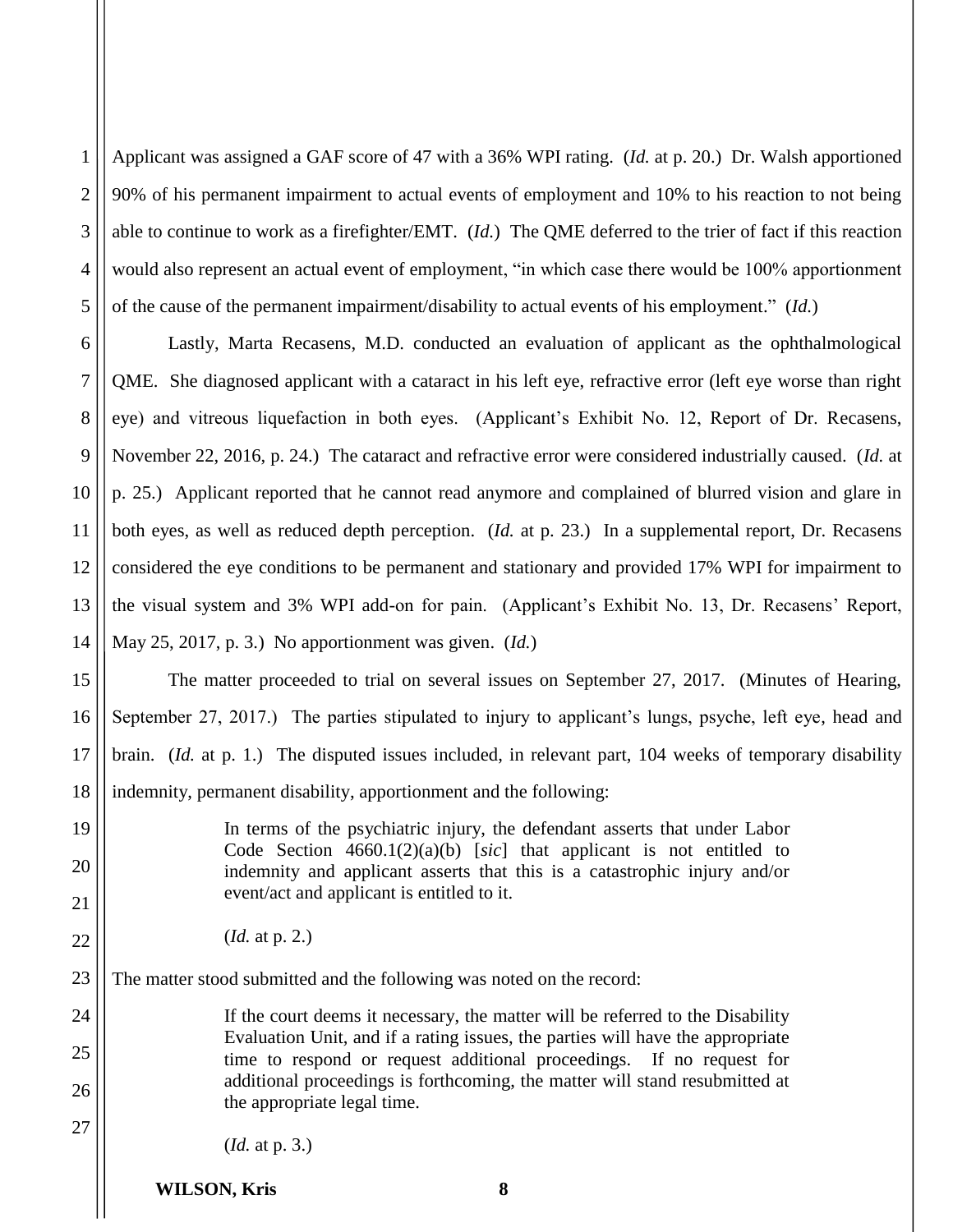| 1                | On October 24, 2017, the WCJ issued rating instructions to the DEU for several body parts. No                                                                                                                                                                 |
|------------------|---------------------------------------------------------------------------------------------------------------------------------------------------------------------------------------------------------------------------------------------------------------|
| $\overline{2}$   | request for a rating of the psychiatric injury was included with the instructions, nor was there an                                                                                                                                                           |
| 3                | instruction regarding apportionment. The record does not contain an objection by either party to the                                                                                                                                                          |
| $\overline{4}$   | rating instructions. The DEU rated applicant's combined permanent disability to be 66%.                                                                                                                                                                       |
| 5                | By the F&A, the WCJ found that applicant sustained 66% permanent disability "amounting to                                                                                                                                                                     |
| 6                | 399.25 weeks of permanent disability indemnity payable at the rate [sic] of \$115,782.50." (Findings and                                                                                                                                                      |
| $\boldsymbol{7}$ | Award, December 28, 2017, p. 1.) The WCJ also found that applicant did not sustain an injury to his                                                                                                                                                           |
| 8                | heart. Applicant was awarded additional temporary disability up to the 104 weeks. <sup>6</sup> In his Opinion of                                                                                                                                              |
| 9                | Judge on Decision, the WCJ explained the basis for not including impairment for the psychiatric injury in                                                                                                                                                     |
| 10               | the permanent disability rating:                                                                                                                                                                                                                              |
| 11               | Under [section $4660.1(c)(2)(B)$ ] <sup>7</sup> a "catastrophic" [injury]<br>allows                                                                                                                                                                           |
| 12               | compensation in terms of permanent disability. The Legislature includes<br>certain examples which are loss of limb, paralysis, severe burn, or severe                                                                                                         |
| 13               | head injury.                                                                                                                                                                                                                                                  |
| 14               | The examples in the statute are obviously something that have<br>exceptionally grave consequences that massively affect an individual's                                                                                                                       |
| 15               | ability to live an ordinary life. However, one can say that about many                                                                                                                                                                                        |
| 16               | injuries. One can look at the dictionary definitions of catastrophic but<br>obviously a great many injuries have a huge effect on an individual.                                                                                                              |
| 17               | Ultimately, the undersigned sometimes must look at the words of Justice<br>Stewart and reach the conclusion that Justice Stewart did, certainly on an                                                                                                         |
| 18               | altogether different subject, "I know it when I see it". It is not the<br>consequences of an injury that are catastrophic but the injury itself.                                                                                                              |
| 19               |                                                                                                                                                                                                                                                               |
| 20               | (Opinion of Judge on Decision, December 28, 2017, p. 4.)                                                                                                                                                                                                      |
| 21               | In his Petition, applicant only challenges the WCJ's conclusion in the F&A that his psychiatric                                                                                                                                                               |
| 22               | injury is precluded from an increased impairment rating pursuant to section 4660.1(c).                                                                                                                                                                        |
| 23               |                                                                                                                                                                                                                                                               |
| 24               | $6$ Section 4656(c)(2) limits aggregate temporary disability payments for a single injury occurring on or after January 1, 2008 to<br>104 compensable weeks within a period of five years from the date of injury unless the injury is one of the injuries or |
| 25               | conditions identified in section 4656(c)(3). (Lab. Code, § 4656(c)(2)-(3).) Temporary disability was awarded to applicant<br>based on the psychological QME Dr. Walsh's reporting. (Opinion of Judge on Decision, December 27, 2017, p. 3.) At a              |
| 26               | January 10, 2018 hearing subsequent to the F&A, the minutes state in relevant part that "Defendants paid 104 weeks of TD."                                                                                                                                    |

<sup>27</sup> <sup>7</sup> The Opinion of Judge on Decision incorrectly refers to "Labor Code Section  $4661(c)(2)(B)$ ," although the WCJ appears to have intended to cite to section 4660.1(c)(2)(B). (Opinion of Judge on Decision, December 28, 2017, p. 4.)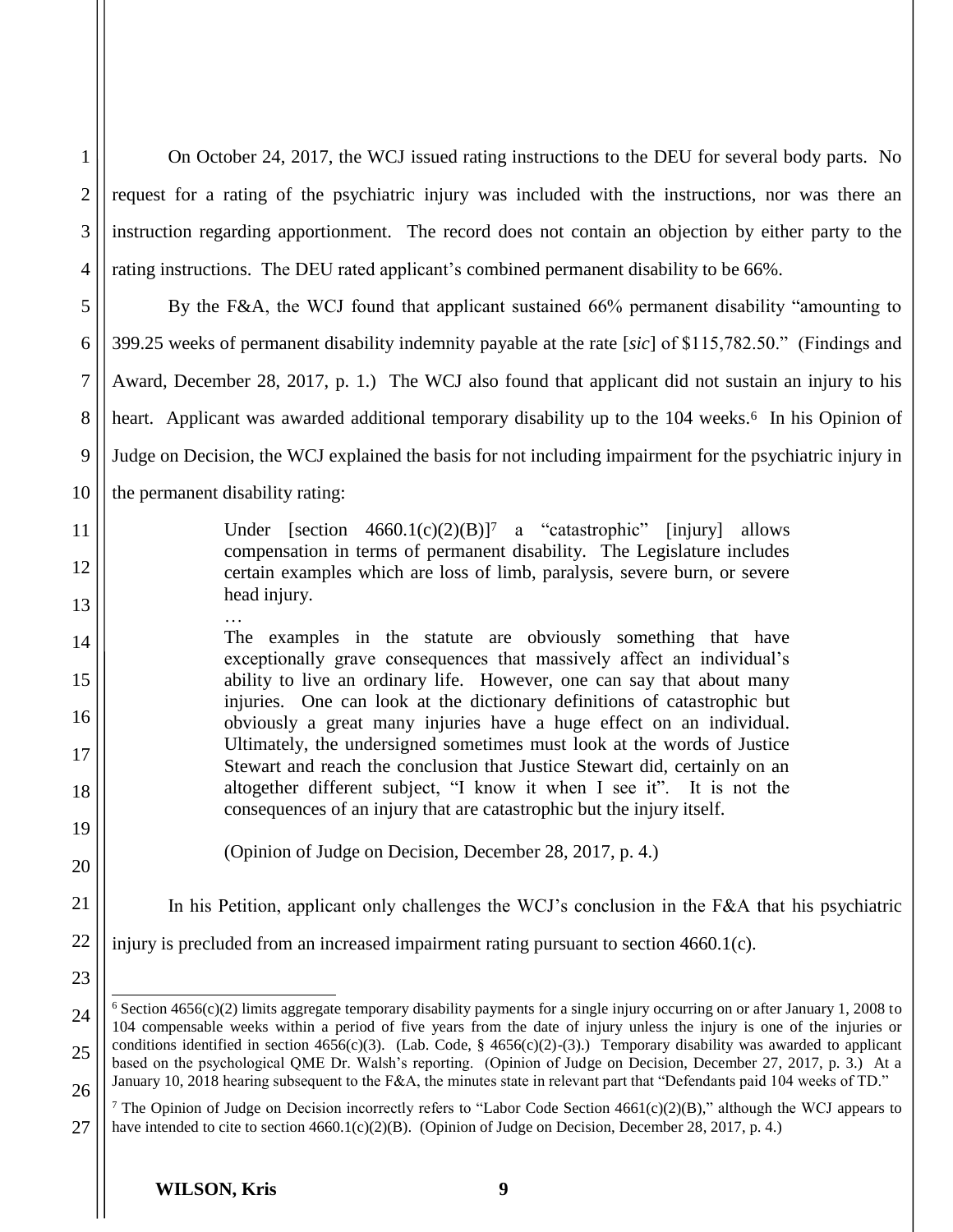| $\mathbf{1}$       | <b>DISCUSSION</b>                                                                                                                                                                                                                                                                                                                                    |
|--------------------|------------------------------------------------------------------------------------------------------------------------------------------------------------------------------------------------------------------------------------------------------------------------------------------------------------------------------------------------------|
| $\overline{2}$     | The employee bears the burden of proving injury arising out of and in the course of employment                                                                                                                                                                                                                                                       |
| 3                  | (AOE/COE) by a preponderance of the evidence. (South Coast Framing v. Workers' Comp. Appeals Bd.                                                                                                                                                                                                                                                     |
| 4                  | (Clark) (2015) 61 Cal.4th 291, 297-298 [80 Cal.Comp.Cases 489]; Lab. Code, §§ 3202.5, 3600(a).)                                                                                                                                                                                                                                                      |
| 5                  | With respect to psychiatric injuries, section 3208.3(b) provides, in relevant part, as follows:                                                                                                                                                                                                                                                      |
| 6<br>7             | (1) In order to establish that a psychiatric injury is compensable, an<br>employee shall demonstrate by a preponderance of the evidence that actual<br>events of employment were predominant as to all causes combined of the<br>psychiatric injury.                                                                                                 |
| 8<br>9<br>10<br>11 | (2) Notwithstanding paragraph (1), in the case of employees whose injuries<br>resulted from being a victim of a violent act or from direct exposure to a<br>significant violent act, the employee shall be required to demonstrate by a<br>preponderance of the evidence that actual events of employment were a<br>substantial cause of the injury. |
| 12                 | $(Lab. Code, § 3208.3(b)(1)-(2).)$                                                                                                                                                                                                                                                                                                                   |
| 13                 |                                                                                                                                                                                                                                                                                                                                                      |
| 14                 | Section 3208.3 was initially enacted as part of the Margolin-Greene Workers' Compensation                                                                                                                                                                                                                                                            |
| 15                 | Reform Act of 1989 with the express intent of establishing a new and higher threshold of compensability                                                                                                                                                                                                                                              |
| 16                 | for psychiatric injuries. (Lockheed Martin Corp. v. Workers' Comp. Appeals Bd. (McCullough) (2002)                                                                                                                                                                                                                                                   |
| 17                 | 96 Cal.App.4th 1237, 1242 [67 Cal.Comp.Cases 245], citing Hansen v. Workers' Comp. Appeals Bd.                                                                                                                                                                                                                                                       |
| 18                 | (1993) 18 Cal.App.4th 1179, 1183-1184 [58 Cal.Comp.Cases 602].) Initially, subdivision (b) of section                                                                                                                                                                                                                                                |
| 19                 | 3208.3 required the employee to demonstrate by a preponderance of the evidence that actual events of                                                                                                                                                                                                                                                 |
| 20                 | employment were responsible for at least 10 percent of the total causation from all sources contributing                                                                                                                                                                                                                                             |
| 21                 | to the psychiatric injury. <i>(McCullough, supra, at p. 1242, citing Stats. 1989, ch. 892, § 25, p. 3003.)</i>                                                                                                                                                                                                                                       |
| 22                 | Section 3208.3 was amended in 1991 to add subdivision (d), which requires that the employee be                                                                                                                                                                                                                                                       |
| 23                 | employed by that employer for at least six months in order to receive compensation for a psychiatric                                                                                                                                                                                                                                                 |
| 24                 | injury, unless the psychiatric injury was caused by a sudden and extraordinary employment condition.                                                                                                                                                                                                                                                 |
| 25                 | (See <i>Matea v. Workers' Comp. Appeals Bd.</i> (2006) 144 Cal.App.4th 1435, 1445-1446 [71]                                                                                                                                                                                                                                                          |
| 26                 | Cal.Comp.Cases 1522]; Lab. Code, § 3208.3(d).) The statute was again amended in 1993 to increase the                                                                                                                                                                                                                                                 |
| 27                 | causation threshold from 10 percent to its current form requiring causation attributable to actual events of                                                                                                                                                                                                                                         |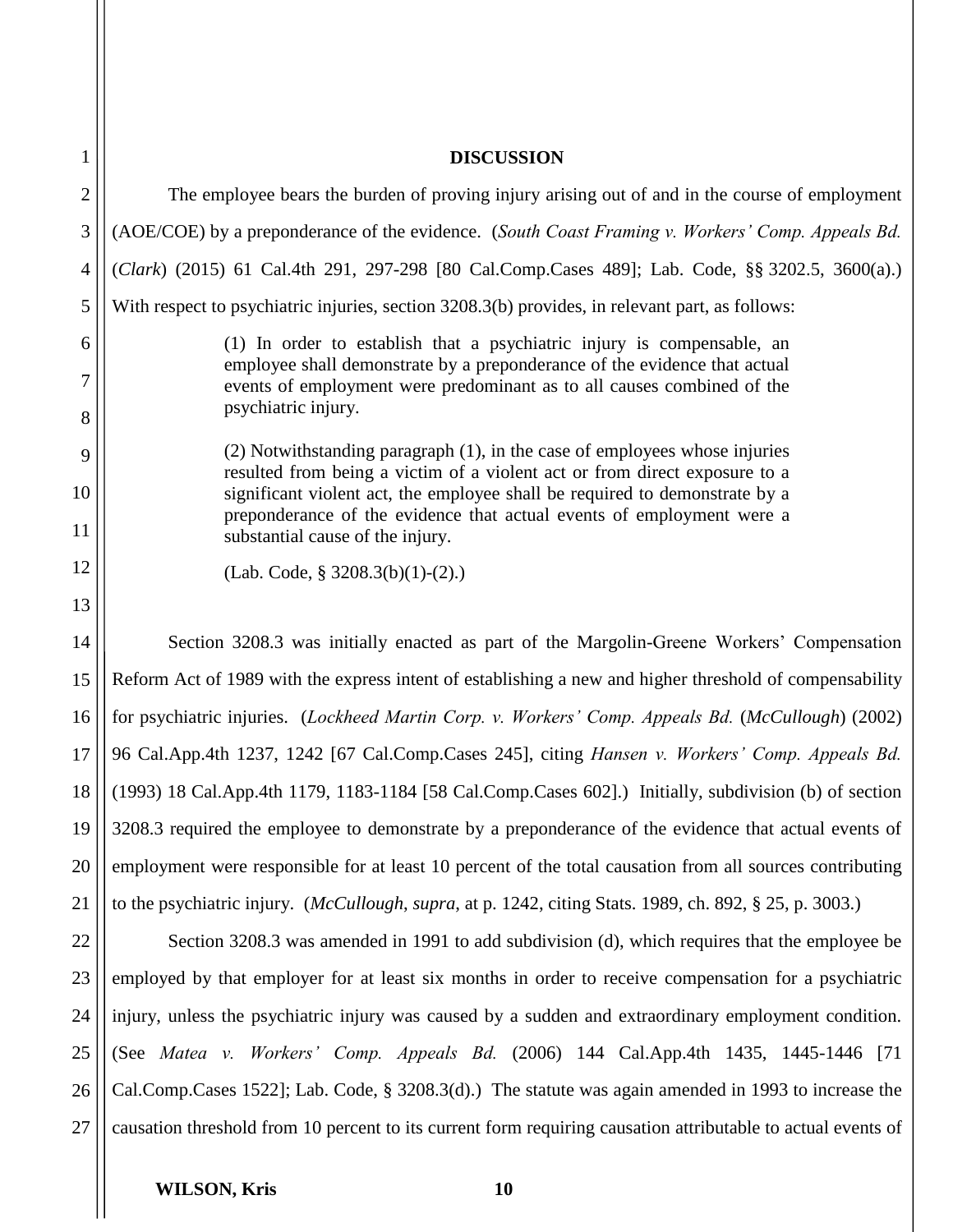1 2 3 4 5 employment be "predominant as to all causes combined." (*McCullough*, *supra*, 96 Cal.App.4th at p. 1243.) "Predominant as to all causes" has been interpreted to mean more than 50 percent.8 (*Dept. of Corrections v. Workers' Comp. Appeals Bd.* (*Garcia*) (1999) 76 Cal.App.4th 810, 816 [64 Cal.Comp.Cases 1356].) This causation threshold applies to psychiatric injuries pled as a compensable consequence of a physical injury. (*McCullough*, *supra*, 96 Cal.App.4th at p. 1249.)

6 7 8 9 10 11 In addition to proving injury AOE/COE, the employee has the burden of establishing the approximate percentage of permanent disability directly caused by the industrial injury. (*Escobedo v. Marshalls* (2005) 70 Cal.Comp.Cases 604, 612 (Appeals Board en banc).) Section 4660.1 was enacted as part of Senate Bill (SB) 863, which became effective January 1, 2013. (Stats. 2012, ch. 363, § 60.) This statute governs how to determine permanent disability for injuries occurring on or after January 1, 2013 and provides as follows, in relevant part:

> (a) In determining the percentages of permanent partial or permanent total disability, account shall be taken of the nature of the physical injury or disfigurement, the occupation of the injured employee, and his or her age at the time of injury.

(b) For purposes of this section, the "nature of the physical injury or disfigurement" shall incorporate the descriptions and measurements of physical impairments and the corresponding percentages of impairments published in the American Medical Association (AMA) Guides to the Evaluation of Permanent Impairment (5th Edition) with the employee's whole person impairment, as provided in the Guides, multiplied by an adjustment factor of 1.4.

(c) (1) Except as provided in paragraph (2), there shall be no increases in impairment ratings for sleep dysfunction, sexual dysfunction, or psychiatric disorder, or any combination thereof, arising out of a compensable physical injury. Nothing in this section shall limit the ability of an injured employee to obtain treatment for sleep dysfunction, sexual dysfunction, or psychiatric disorder, if any, that are a consequence of an industrial injury.

> (2) An increased impairment rating for psychiatric disorder shall not be subject to paragraph (1) if the compensable psychiatric injury resulted from either of the following:

12

13

14

15

16

17

18

19

20

21

22

23

24

<sup>26</sup> 27  $\overline{a}$ <sup>8</sup> Unless the injury resulted from being a victim of a violent act or from direct exposure to a significant violent act, in which case the employee must show that actual events of employment were a substantial cause (35 to 40 percent) of the injury. (Lab. Code, § 3208.3(b)(2)-(3).)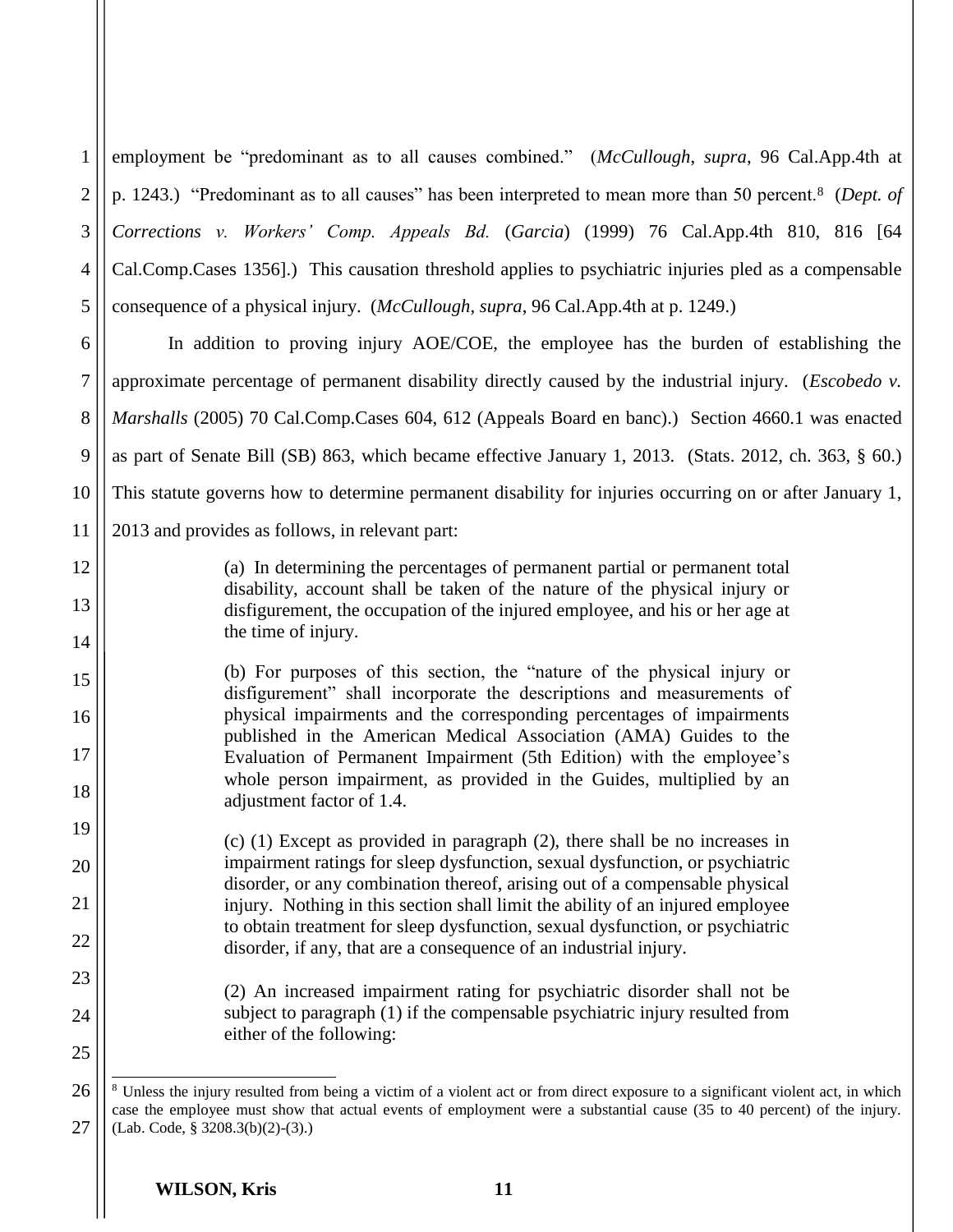(A) Being a victim of a violent act or direct exposure to a significant violent act within the meaning of Section 3208.3.

(B) A catastrophic injury, including, but not limited to, loss of a limb, paralysis, severe burn, or severe head injury.

Section 4660.1(c) does not bar an employee from claiming a psychiatric injury or obtaining treatment or temporary disability for a psychiatric disorder that is a compensable consequence of a physical injury occurring on or after January 1, 2013. Additionally, section 4660.1(c) does not apply to psychiatric injuries directly caused by events of employment. Section 4660.1(c)(1) only bars an increase in the employee's permanent impairment rating for a psychiatric injury that is a compensable consequence of a physical injury occurring on or after January 1, 2013. However, the employee may receive an increased impairment rating for a compensable consequence psychiatric injury if the injury falls under one of the statutory exceptions outlined in section  $4660.1(c)(2)$ .

Applicant's injury occurred on May 13, 2014, i.e., after January 1, 2013, the effective date of section 4660.1, and is therefore subject to section 4660.1. Defendant does not dispute that applicant has sustained a psychiatric injury as a compensable consequence of his physical injury. However, the parties dispute whether applicant may receive an increased impairment rating for his psychiatric injury under section 4660.1(c). In order to receive an increased impairment rating for his psychiatric injury, applicant bears the burden of proving his psychiatric injury was directly caused by events of employment, or, alternatively, if the psychiatric injury is a compensable consequence of the physical injury, applicant must show that the psychiatric injury resulted from either: 1) being a victim of a violent act or direct exposure to a significant violent act, or 2) a catastrophic injury.

## **I. Applicant's Psychiatric Injury Was Not Directly Caused By Events Of Employment.**

27 An injury must be proximately caused by the employment in order to be compensable. (Lab. Code, § 3600(a)(3); see also *Clark*, *supra*, 61 Cal.4th at pp. 297-298.) Proximate cause in workers' compensation requires the employment be a contributing cause of the injury. (*Clark*, *supra*, 61 Cal.4th at pp. 297-298 [outlining this standard and analyzing the difference between causation in tort law and

<sup>(</sup>Lab. Code, § 4660.1(a)-(c).)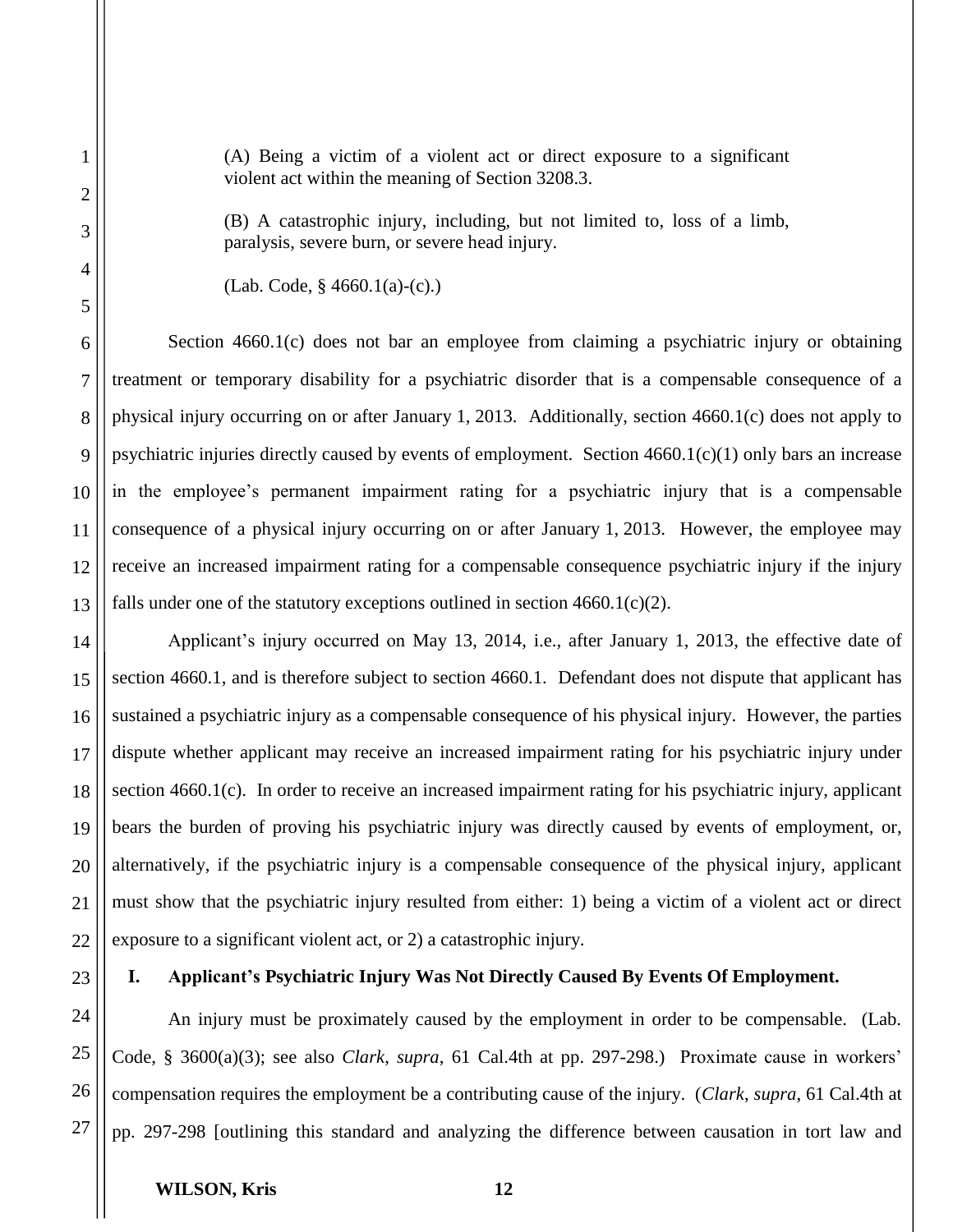1 2 3 4 5 6 7 8 9 10 11 12 causation in workers' compensation].) Causation of an injury may be either direct or as a compensable consequence of a prior injury. More precisely, an injury may be directly caused by the employment. Alternatively, a subsequent injury is a compensable consequence of the first injury where it "is not a new and independent injury but rather the direct and natural consequence of the" first injury. (*Carter v. County of Los Angeles* (1986) 51 Cal.Comp.Cases 255, 258 (Appeals Board en banc).) The "first injury need not be the exclusive cause of the second but only a contributing factor to it…So long as the original injury operates even in part as a contributing factor it establishes liability." (*State Compensation Ins. Fund v. Industrial Acc. Com.* (*Wallin*) (1959) 176 Cal.App.2d 10, 17 [24 Cal.Comp.Cases 302].)9 In other words, if the first injury is a contributing cause of the second injury, the second injury is a compensable consequence of the first injury. Whereas the first injury is directly caused by the employment, a compensable consequence injury is indirectly caused by the employment via the first injury. 10

13 14

15

As discussed above, the proscription against an increased rating for psychiatric injuries in section 4660.1(c) does not apply to psychiatric injuries directly caused by events of employment.11 Applicant

<sup>16</sup> 17 18  $\overline{a}$ <sup>9</sup> For example, in *Wallin*, a carpenter suffered an industrial injury to his eye when a rusty nail he was driving into the floor flew up and penetrated his eye. The eye injury was directly caused by a workplace accident. More than a year later, the carpenter was sawing lumber at home while still off work for his injury and amputated one of his fingers in part because he had double vision from his industrial eye injury. The finger amputation was a compensable consequence of the carpenter's eye injury because the original eye injury was a contributing cause of the finger injury.

<sup>19</sup> 20  $10$  A subsequent injury may also be compensable where the first injury did not contribute to the subsequent injury, but the employment was still a contributing cause of the subsequent injury. (See e.g., *Laines v. Workmen's Comp. Appeals Bd.* (1975) 48 Cal.App.3d 872 [40 Cal.Comp.Cases 365] [injury sustained in an automobile accident while en route to receive

<sup>21</sup> medical treatment for an industrial injury was compensable]; *Southern California Rapid Transit Dist., Inc. v. Workers' Comp. Appeals Bd.* (*Weitzman*) (1979) 23 Cal.3d 158 [44 Cal.Comp.Cases 107] [injury sustained in an automobile accident while returning from delivering to the employer a return to work release for a previous industrial injury was compensable]; *Rodgers v. Workers' Comp. Appeals Bd.* (1985) 168 Cal.App.3d 567 [50 Cal.Comp.Cases 299] [injury sustained while engaged in

<sup>22</sup> vocational rehabilitation for an industrial injury was compensable].)

<sup>23</sup> <sup>11</sup> See *Madson v. Michael J. Cavaletto Ranches* (February 22, 2017, ADJ9914916) [2017 Cal.Wrk.Comp.P.D.LEXIS 95], [increased permanent impairment rating for psychiatric injury was not barred by section 4660.1(c) where QME opined that applicant's PTSD resulted from the industrial accident itself and not the physical injury]; see also *City of Los Angeles v.* 

<sup>24</sup> 25 *Workers' Comp. Appeals Bd.* (*Montenegro*) (2016) 81 Cal.Comp.Cases 611 (writ den.) [the Appeals Board upheld finding that impairment for sexual dysfunction arising directly from the industrial injury in the form of prostate cancer was not barred by section 4660.1(c)]. Unlike en banc decisions, panel decisions are not binding precedent on other Appeals Board panels and

<sup>26</sup> 27 WCJs. (See *Gee*, *supra*, 96 Cal.App.4th at p. 1424, fn. 6.) However, panel decisions are citable and we consider these decisions to the extent that we find their reasoning persuasive, particularly on issues of contemporaneous administrative construction of statutory language. (See *Guitron v. Santa Fe Extruders* (2011) 76 Cal.Comp.Cases 228, 242, fn. 7 (Appeals Board en banc).) Here, we refer to *Madson* and other panel decisions because they considered a similar issue.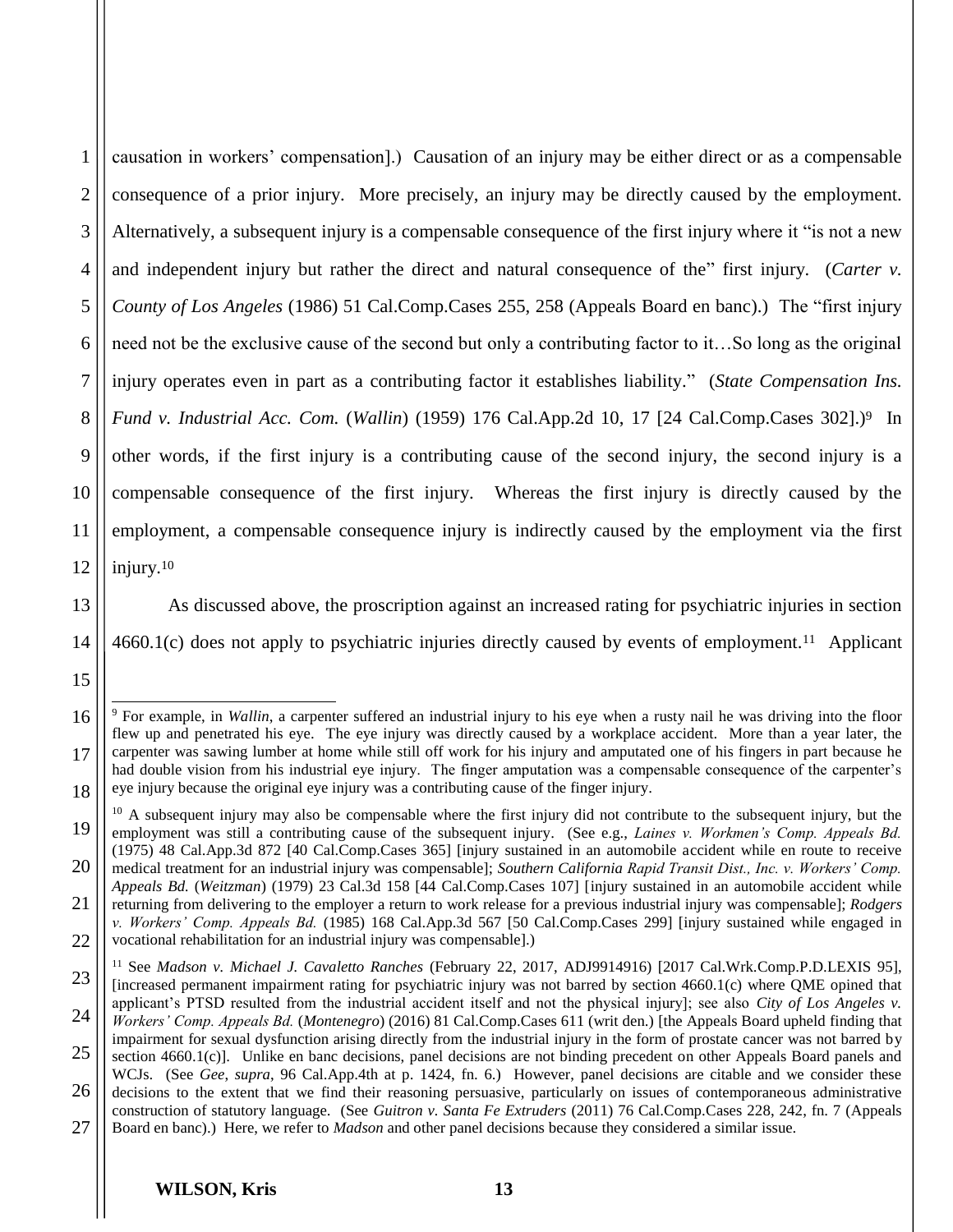| 1              | contends in his Petition that his psychiatric injury was directly caused by events of employment and,                                                                                                                                   |
|----------------|-----------------------------------------------------------------------------------------------------------------------------------------------------------------------------------------------------------------------------------------|
| $\overline{2}$ | thus, he is entitled to an increased impairment rating for his psychiatric injury.                                                                                                                                                      |
| 3              | As quoted above, the psychological QME Dr. Walsh's October 24, 2016 report contains the                                                                                                                                                 |
| $\overline{4}$ | following relevant history:                                                                                                                                                                                                             |
| 5              | [Applicant] described feeling emotionally traumatized following his                                                                                                                                                                     |
| 6<br>7         | symptoms resulting from the fire and by his near death experience in the<br>hospital following his injury. As reported above, he believes that he has a<br>serious physical injury that may kill him, shorten his life or send him back |
| 8              | to the hospital. He has a vivid memory of waking up while he was<br>intubated at the hospital and this is re-experienced in a recurring nightmare<br>approximately 2 to 3 times each week.                                              |
| 9              |                                                                                                                                                                                                                                         |
| 10             | (Applicant's Exhibit No. 10, Dr. Walsh's Report, October 24, 2016, p. 14.)                                                                                                                                                              |
| 11             | In his discussion section, Dr. Walsh opined:                                                                                                                                                                                            |
| 12             | Mr. Wilson has developed characteristic symptoms following exposure to                                                                                                                                                                  |
| 13             | an extreme traumatic stressor involving direct personal experience of an<br>event that involved serious injury and threatened death. He is experiencing                                                                                 |
| 14<br>15       | significant symptoms of anxiety and depression subsequent to work related<br>injuries sustained while fighting a fire with resultant physical injuries,<br>limitations and impairment.                                                  |
| 16             | ( <i>Id.</i> at p. 24.)                                                                                                                                                                                                                 |
| 17             |                                                                                                                                                                                                                                         |
| 18             | In his re-evaluation report, Dr. Walsh further opined that "the primary injury, a Post-traumatic Stress                                                                                                                                 |
| 19             | Disorder, arose out of the effects of and treatment for a compensable physical injury." (Applicant's                                                                                                                                    |
| 20             | Exhibit No. 11, Dr. Walsh's Report, April 14, 2017, p. 14.)                                                                                                                                                                             |
| 21             | The evidence in the record reflects that the psychological QME concluded that applicant's                                                                                                                                               |
| 22             | psychiatric conditions were a compensable consequence of applicant's physical injury following                                                                                                                                          |
| 23             | exposure to the fire. Applicant's PTSD was attributed to the effects of and treatment for his physical                                                                                                                                  |
| 24             | injury, and his depression was deemed 75% related to his untreated PTSD and 25% related to not being                                                                                                                                    |
| 25             | able to continue to work as a firefighter/EMT. (Id. at p. 18.) Applicant's fears were reported to be                                                                                                                                    |
| 26             | concentrated on his hospitalization and on potential future medical issues from his physical injury, not                                                                                                                                |
| 27             | from his exposure to the fire that led to his physical injury.                                                                                                                                                                          |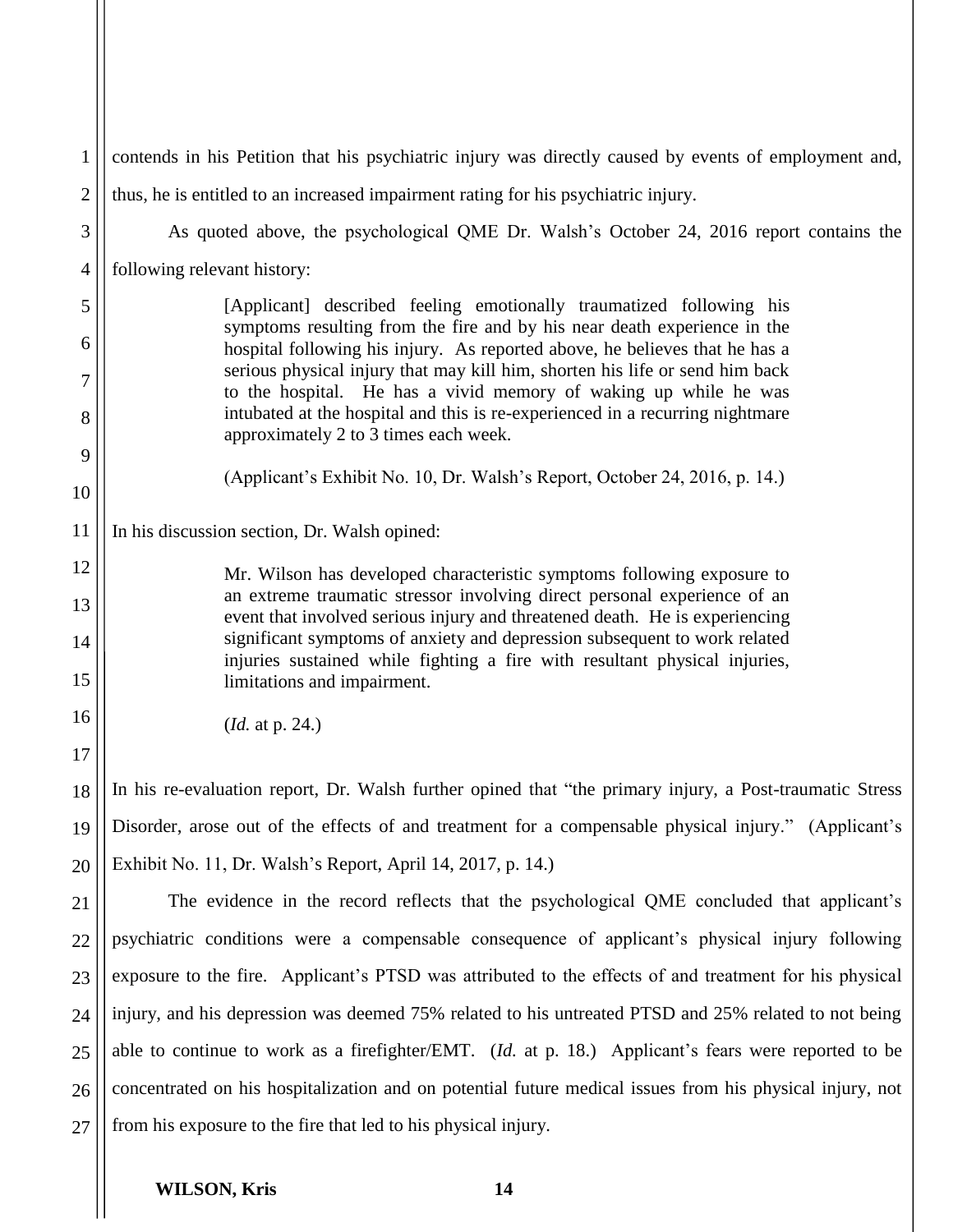Applicant's psychiatric injury was not directly caused by events of employment, i.e., applicant fighting the wildfire, but rather as a compensable consequence of his physical injury. Consequently, applicant may only receive an increased impairment rating for his psychiatric injury if his injury qualifies for one of the statutory exceptions in section  $4660.1(c)(2)$ .

## **II. Applicant's Injury Did Not Result From Being A Victim Of A Violent Act Or Direct Exposure To A Significant Violent Act.**

Panel decisions evaluating whether an injury may receive an increased impairment rating under section  $4660.1(c)(2)(A)$  have defined a "violent act" as an act that is characterized by either strong physical force, extreme or intense force, or an act that is vehemently or passionately threatening.<sup>12</sup>

The injury in this case occurred after applicant fought a wildfire for several hours during which he was exposed to fumes and smoke from the fire. The prolonged exposure to fumes and smoke resulted in an adverse physical reaction in multiple body parts. The record in this matter does not support a finding that applicant's injury resulted from a violent act as that phrase has been defined.

Applicant's injury did not result from being a victim of a violent act or direct exposure to a significant violent act, and he may not receive an increased impairment rating for his psychiatric injury under section  $4660.1(c)(2)(A)$ .

## **III. Interpretation Of Catastrophic Injury Under Section 4660.1(c)(2)(B).**

# **A. Meaning of "Catastrophic Injury" As Used In The Statute.**

Section  $4660.1(c)(2)(B)$  does not define a "catastrophic injury," although the statute specifies that it includes, but is "not limited to" certain injuries: loss of a limb, paralysis, severe burn, or severe head injury.

"A fundamental rule of statutory construction is that a court should ascertain the intent of the Legislature so as to effectuate the purpose of the law." (*DuBois v. Workers' Comp. Appeals Bd.* (1993) 5 Cal.4th 382, 387 [58 Cal.Comp.Cases 286].) Our first task in construing a statute is to look to the

25 26

27

1

2

3

4

5

6

7

8

9

10

11

12

13

14

15

16

17

18

19

20

21

22

23

 $\overline{a}$ <sup>12</sup> See *Larsen v. Securitas Security Services* (2016) 81 Cal.Comp.Cases 770 [2016 Cal.Wrk.Comp.P.D.LEXIS 237]; see also *Madson*, *supra*.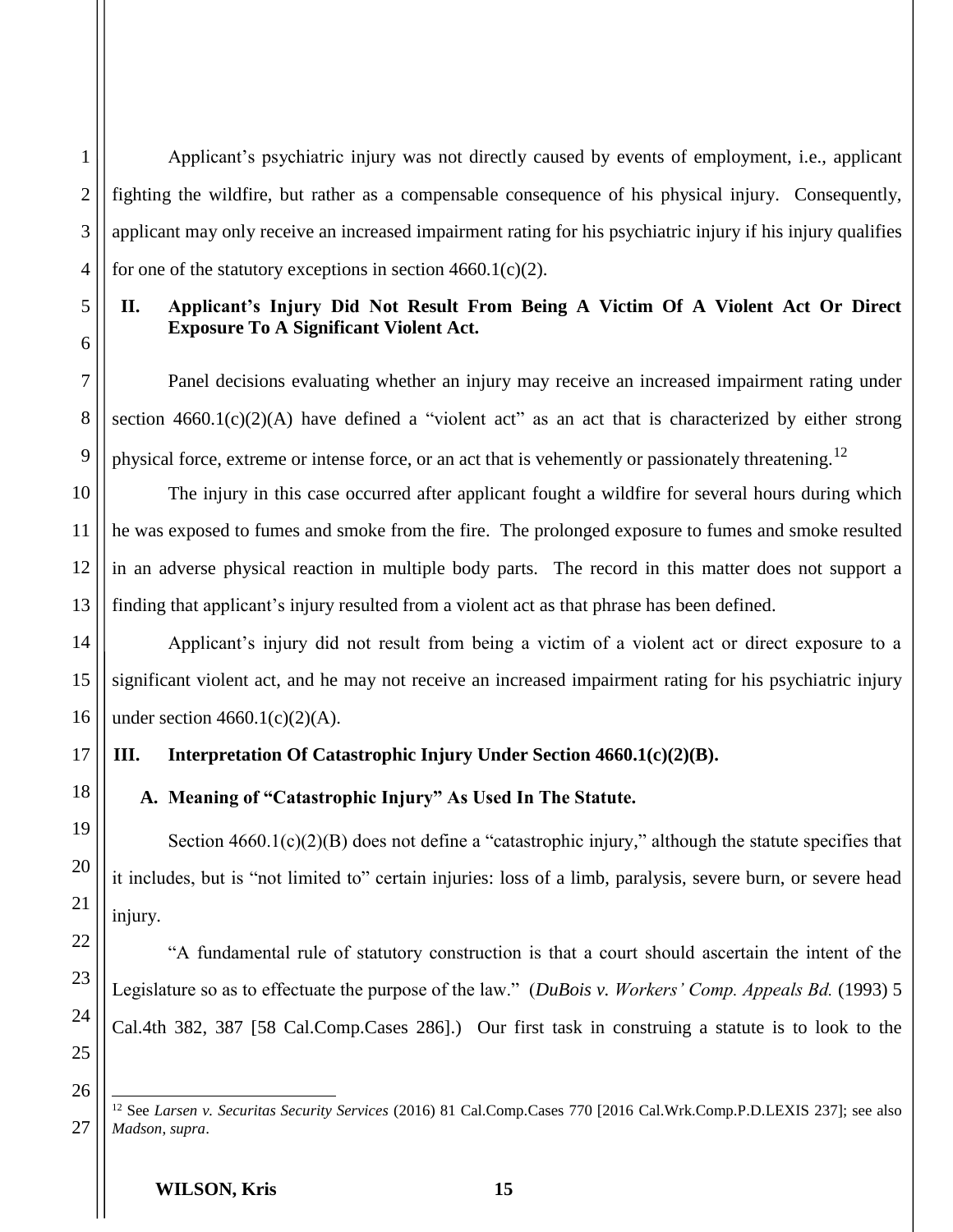4 language of the statute itself. (*Id.*) Words in the statute are given their usual and ordinary meaning. (*Day v. City of Fontana* (2001) 25 Cal.4th 268, 272.) Where the words of a statute are clear and unambiguous, the plain language of the statute governs. (*Id.*; see also *In re Young* (2004) 32 Cal.4th 900, 906.)

> If, however, the statutory terms are ambiguous, then we may resort to extrinsic sources, including the ostensible objects to be achieved and the legislative history. [Citation.] In such circumstances, we select the construction that comports most closely with the apparent intent of the Legislature, with a view to promoting rather than defeating the general purpose of the statute, and avoid an interpretation that would lead to absurd consequences. [Citation.]

(*Day*, *supra*, at p. 272, internal quotation marks omitted.)

11 12 13 14 15 16 Evaluation of whether an injury resulted from a "violent act" under section  $4660.1(c)(2)(A)$ focuses on the *mechanism* of injury. This focus on the mechanism of injury comports with the statute's language, which emphasizes the *event causing the injury*, rather than the injury itself: the statute expressly refers to being a victim of or direct exposure to a violent "act." The word "injury" is not in this subsection. The focus in evaluating whether an injury qualifies for the exception in section  $4660.1(c)(2)(A)$  is therefore on the mechanism of injury, not on the injury itself.

17 18 19 20 21 22 23 24 25 Conversely, the statutory language in section  $4660.1(c)(2)(B)$  refers to a "catastrophic injury," and identifies four examples of injuries that are included. The word "catastrophic" is an adjective. The focus in this subsection is consequently on the *nature* of the injury, rather than on the mechanism of injury. This is illustrated by the specific types of injuries identified in the statute since they all focus on the result of the injury: loss of a limb, paralysis, severe burn and a severe head injury represent particular results from an industrial injury. Moreover, the Court of Appeal has previously specifically referred to this subsection as creating an exception based on the "nature of the injury." In *Travelers Casualty & Surety Co. v. Workers' Comp. Appeals Bd.* (*Dreher*) (2016) 246 Cal.App.4th 1101 [81 Cal.Comp.Cases 402], the Court of Appeal stated:

26 27

1

2

3

5

6

7

8

9

10

Had the Legislature intended to include **the nature of the injury** as a factor in the definition of a sudden and extraordinary employment condition, it knew how to do so. (See *Lockheed Martin Corp. v. Workers'*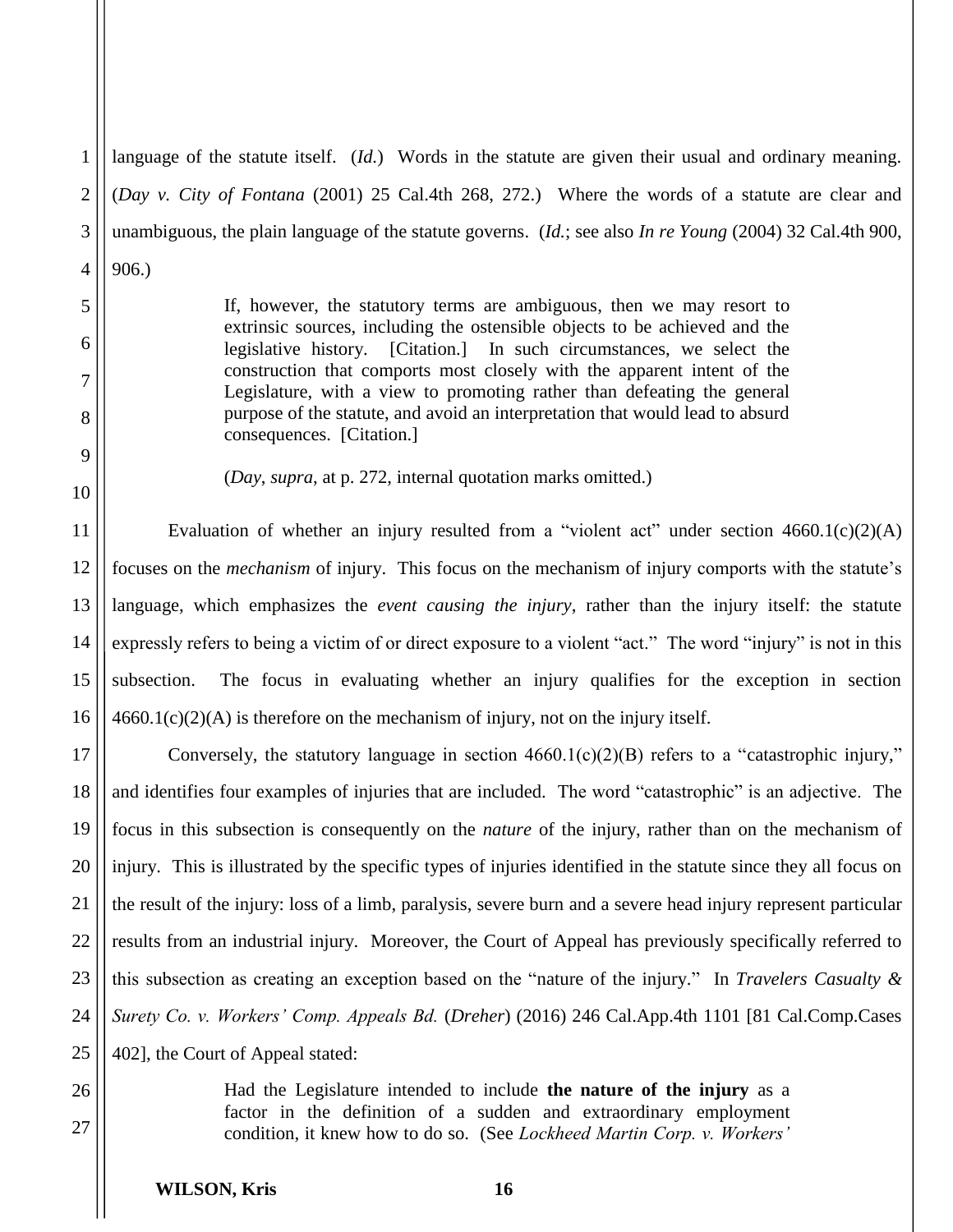| $\mathbf 1$    | Comp. Appeals Bd. (2002) 96 Cal.App.4th 1237, 1245-1246 [117<br>Cal.Rptr.2d 865] [Legislature undoubtedly knows how to enact an                                                                                                                                      |
|----------------|----------------------------------------------------------------------------------------------------------------------------------------------------------------------------------------------------------------------------------------------------------------------|
| 2<br>3         | exception]; $\S$ 4660.1, subd. (c)(2)(B) [setting forth exception for<br>catastrophic injury].)                                                                                                                                                                      |
| $\overline{4}$ | $(Id.$ at p. 1108, emphasis added.)                                                                                                                                                                                                                                  |
| 5              | While section $4660.1(c)(2)(B)$ identifies specific types of injuries that fall within the exception,                                                                                                                                                                |
| 6              | the statute expressly states "including, but not limited to," which means this list is not exhaustive.                                                                                                                                                               |
| 7              | $(\S$ 4660.1(c)(2)(B), emphasis added.) In other words, there are other types of injuries, not expressly                                                                                                                                                             |
| 8              | identified in the statute that may also be considered "catastrophic."                                                                                                                                                                                                |
| 9              | Black's Law Dictionary does not define "catastrophic." <sup>13</sup> The American Heritage Dictionary                                                                                                                                                                |
| 10             | however, defines "catastrophic" as follows:                                                                                                                                                                                                                          |
| 11             | 1. Of, relating to, or involving a catastrophe.                                                                                                                                                                                                                      |
| 12             | 2. Relating to a serious illness or injury that results in a long period of                                                                                                                                                                                          |
| 13             | incapacity and often high treatment costs.                                                                                                                                                                                                                           |
| 14<br>15       | Heritage<br>(American<br>Dict.<br>(5th)<br>2019)<br>ed.<br><https: ahdictionary.com="" search.html?q="catastrophic" word=""> [as of Feb.<br/><math>15, 2019</math>].)<sup>14</sup></https:>                                                                          |
| 16             |                                                                                                                                                                                                                                                                      |
| 17             | The broadness of the dictionary definition "[r] elating to a serious illness or injury" renders it                                                                                                                                                                   |
| 18             | unsuitable for identifying what constitutes a catastrophic injury under section $4660.1(c)(2)(B)$ . A "long                                                                                                                                                          |
| 19             | period of incapacity" is indefinite as to the actual length of time an employee would have to be                                                                                                                                                                     |
| 20             | incapacitated for an injury to be deemed "catastrophic." It is also unclear what monetary amount would                                                                                                                                                               |
| 21             | qualify as "high treatment costs." While the employee's period of incapacity and the amount of                                                                                                                                                                       |
| 22             | treatment costs may be relevant in evaluating whether an injury is catastrophic, these factors are not                                                                                                                                                               |
| 23             | dispositive. Reasonable minds could differ widely on whether an injury is "catastrophic" under the                                                                                                                                                                   |
| 24             |                                                                                                                                                                                                                                                                      |
| 25             | <sup>13</sup> Black's Law Dictionary does however define "catastrophe" as "[a] notable disaster; a more serious calamity than might<br>ordinarily be understood from the term 'casualty.' Utter or complete failure." (Black's Law Dict. (6th ed. 1990) p. 219, col. |
| 26             | 2.)                                                                                                                                                                                                                                                                  |
| 27             | <sup>14</sup> "When attempting to ascertain the ordinary, usual meaning of a word, courts appropriately refer to the dictionary definition<br>of that word." (Wasatch Property Management v. Degrate (2005) 35 Cal.4th 1111, 1121-1122.)                             |

**WILSON, Kris 17**

of that word." (*Wasatch Property Management v. Degrate* (2005) 35 Cal.4th 1111, 1121-1122.)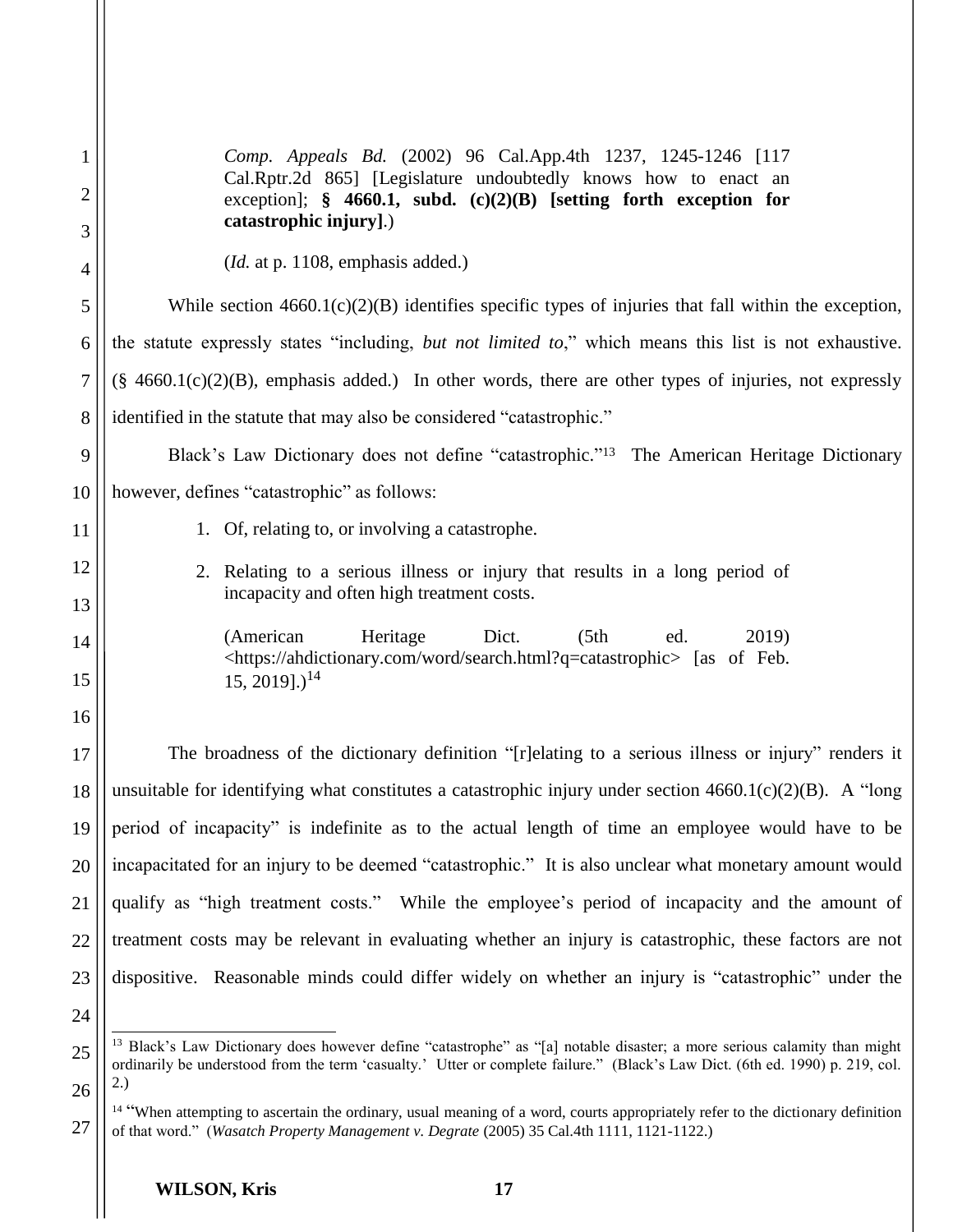dictionary definition. A statute is "ambiguous" if its language is "susceptible of more than one reasonable interpretation." (*McCullough*, *supra*, 96 Cal.App.4th at pp. 1241-1242.)

#### **B. The Legislative History And Intent In Enacting Section 4660.1(c).**

While the statute's plain meaning controls its interpretation, "[i]f the statutory language permits more than one reasonable interpretation, courts may consider other aids, such as the statute's purpose, legislative history, and public policy." (*Coalition of Concerned Communities, Inc. v. City of Los Angeles*  (2004) 34 Cal.4th 733, 737.) "When the statutory language is ambiguous, the court may examine the context in which the language appears, adopting the construction that best harmonizes the statute internally and with related statutes." (*Pacific Gas & Electric Co. v. County of Stanislaus* (1997) 16 Cal.4th 1143, 1152.) The words of a statute "must be construed in context, keeping in mind the nature and obvious purpose of the statute where they appear." (*DuBois*, *supra*, 5 Cal.4th at p. 388, quoting *Moyer v. Workmen's Comp. Appeals Bd.* (1973) 10 Cal.3d 222, 230 [38 Cal.Comp.Cases 652].)

13 14 15 16 17 18 19 Since the phrase "catastrophic injury" is ambiguous as used in section  $4660.1(c)(2)(B)$ , we consider extrinsic sources to "select the construction that comports most closely with the apparent intent of the Legislature, with a view to promoting rather than defeating the general purpose of the statute, and avoid an interpretation that would lead to absurd consequences." (*Day*, *supra*, 25 Cal.4th at p. 272, quoting *People v. Coronado* (1995) 12 Cal.4th 145, 151.) Our task is to construe the statute in accordance with the statute's specific intent, as well as the overall purposes and policies governing the workers' compensation system.

We start with the legislative history and intent in enacting section 4660.1(c). Subdivision (c) of section 4660.1 was specifically referred to by the Legislature in enacting SB 863 in finding and declaring as follows:

> That the current system of determining permanent disability has become excessively litigious, time consuming, procedurally burdensome and unpredictable, and that the provisions of this act will produce the necessary uniformity, consistency, and objectivity of outcomes, in accordance with the constitutional mandate to accomplish substantial justice in all cases expeditiously, inexpensively, and without encumbrance of any character, and that **in enacting subdivision (c) of Section 4660.1 of the Labor Code, the Legislature intends to eliminate questionable claims of disability when alleged to be caused by a disabling physical injury**

1

2

3

4

5

6

7

8

9

10

11

12

20

21

22

23

24

25

26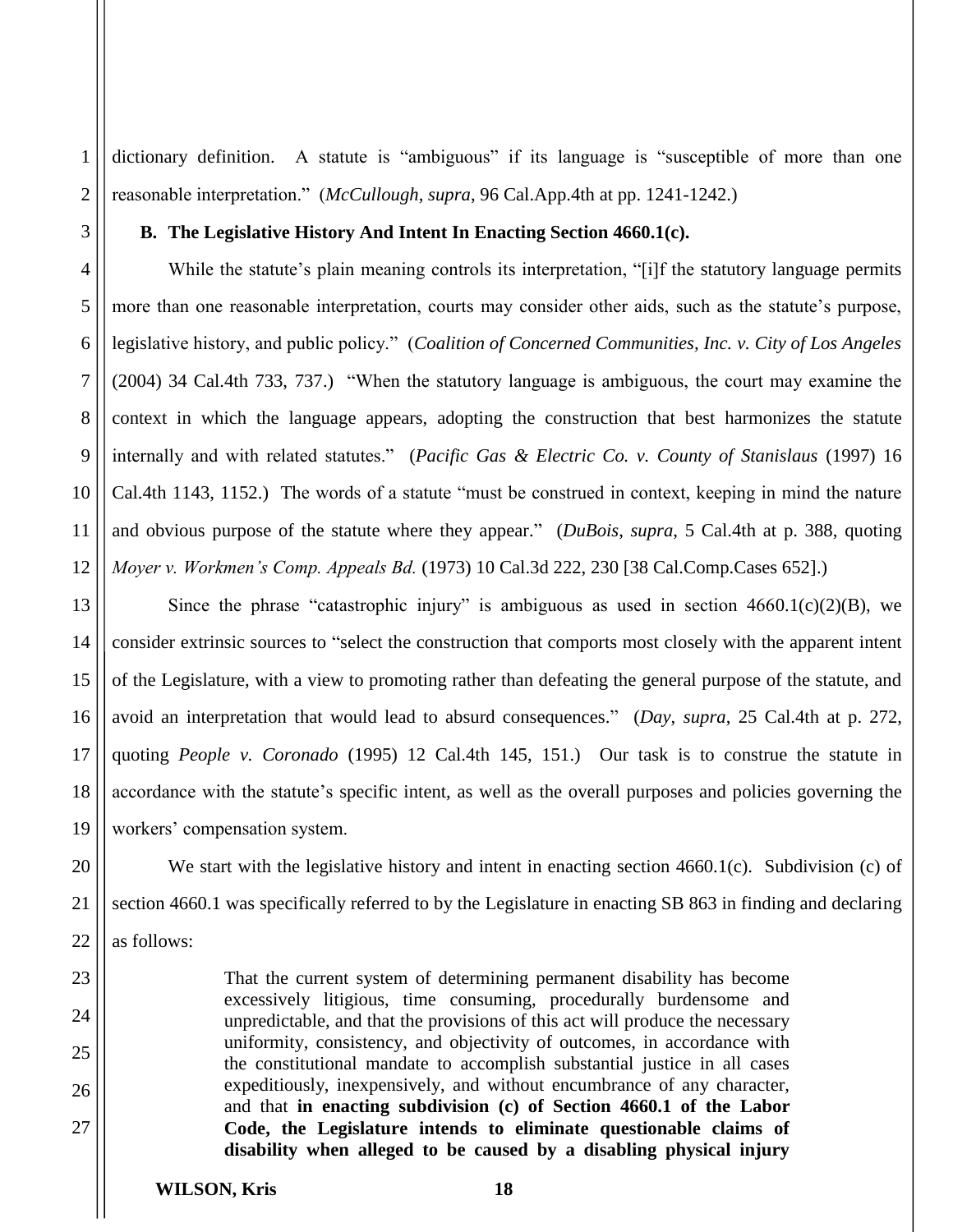| 1              | arising out of and in the course of employment while guaranteeing                                                                                                                                                                                                          |
|----------------|----------------------------------------------------------------------------------------------------------------------------------------------------------------------------------------------------------------------------------------------------------------------------|
| $\overline{2}$ | medical treatment as required by Division 4 (commencing with Section<br>3200) of the Labor Code.                                                                                                                                                                           |
| 3              | (Stats. 2012, ch. 363, § 1(b), emphasis added.)                                                                                                                                                                                                                            |
| $\overline{4}$ |                                                                                                                                                                                                                                                                            |
| 5              | The Senate Committee on Labor and Industrial Relations stated the following in its analysis of SB 863:                                                                                                                                                                     |
| 6              | Limits psychological add-ons when calculating a PD rating to cases<br>involving catastrophic injury or that involved a violent workplace incident,                                                                                                                         |
| 7              | but requires all appropriate medical treatment for psychological injuries.                                                                                                                                                                                                 |
| 8<br>9         | (Sen. Com. on Labor and Industrial Relations on Sen. Bill No. 863 (2011-<br>2012 Reg. Sess.) Aug. 31, 2012, p. 5.)                                                                                                                                                         |
| 10             | Other committee analyses of SB 863 contain nearly identical language. (See e.g., Assem. Com. on                                                                                                                                                                            |
| 11             | Insurance, Rep. on Sen. Bill No. 863 (2011-2012 Reg. Sess.) Aug. 31, 2012, p. 3.) In a Senate Rules                                                                                                                                                                        |
| 12             | Committee Analysis, it was further stated:                                                                                                                                                                                                                                 |
| 13             | The bill specifically limits some of the "add-ons" that can be established by<br>individualized proof - sleep disorders, sex disorders, and to a limited                                                                                                                   |
| 14             | extent, psychological disorders - because these add-ons have greatly<br>expanded in recent years, largely as a result of the inappropriately low                                                                                                                           |
| 15             | permanent disability ratings that followed from the 2004 reforms. Since                                                                                                                                                                                                    |
| 16<br>17       | benefit levels are being substantially increased by the bill, many believe<br>that these add-ons, which generate substantial litigation expense, are no<br>longer needed.                                                                                                  |
| 18             | (Sen. Rules Com., Off. of Sen. Floor Analyses on Sen. Bill No. 863 (2011-                                                                                                                                                                                                  |
| 19             | 2012 Reg. Sess.) Aug. 31, 2012, pp. 15-16.)                                                                                                                                                                                                                                |
| 20             | Review of this history reflects that the legislative purpose in enacting section $4660.1(c)$ was to                                                                                                                                                                        |
| 21             | limit additional impairment for psychiatric injuries for "questionable claims of disability" and to reduce                                                                                                                                                                 |
| 22             | the amount of litigation around permanent disability ratings. <sup>15</sup> By carving out two exceptions to the                                                                                                                                                           |
| 23             |                                                                                                                                                                                                                                                                            |
| 24             | <sup>15</sup> The progression of changes to section 3208.3 also reflects a persistent legislative concern with limiting questionable claims<br>of psychiatric injury. (See Hansen, supra, 18 Cal.App.4th at p. 1184 [the "Legislature's expressed intent in enacting Labor |
| 25             | Code section 3208.3 was to establish a new and higher threshold of compensability for psychiatric injury[and the] apparent<br>purpose in enacting subdivision (d) of section 3208.3 was to limit questionable claims for psychiatric injuries resulting from               |
| 26             | routine stress during the first six months of employment"]; Garcia, supra, 76 Cal.App.4th at p. 816 [the increase in the<br>causation threshold from 10 percent to predominant as to all causes was intended to limit liability for psychiatric injury                     |
| 27             | claims]; Wal-Mart v. Workers' Comp. Appeals Bd. (Garcia) (2003) 112 Cal.App.4th 1435, 1439, fn. 4 [68 Cal.Comp.Cases                                                                                                                                                       |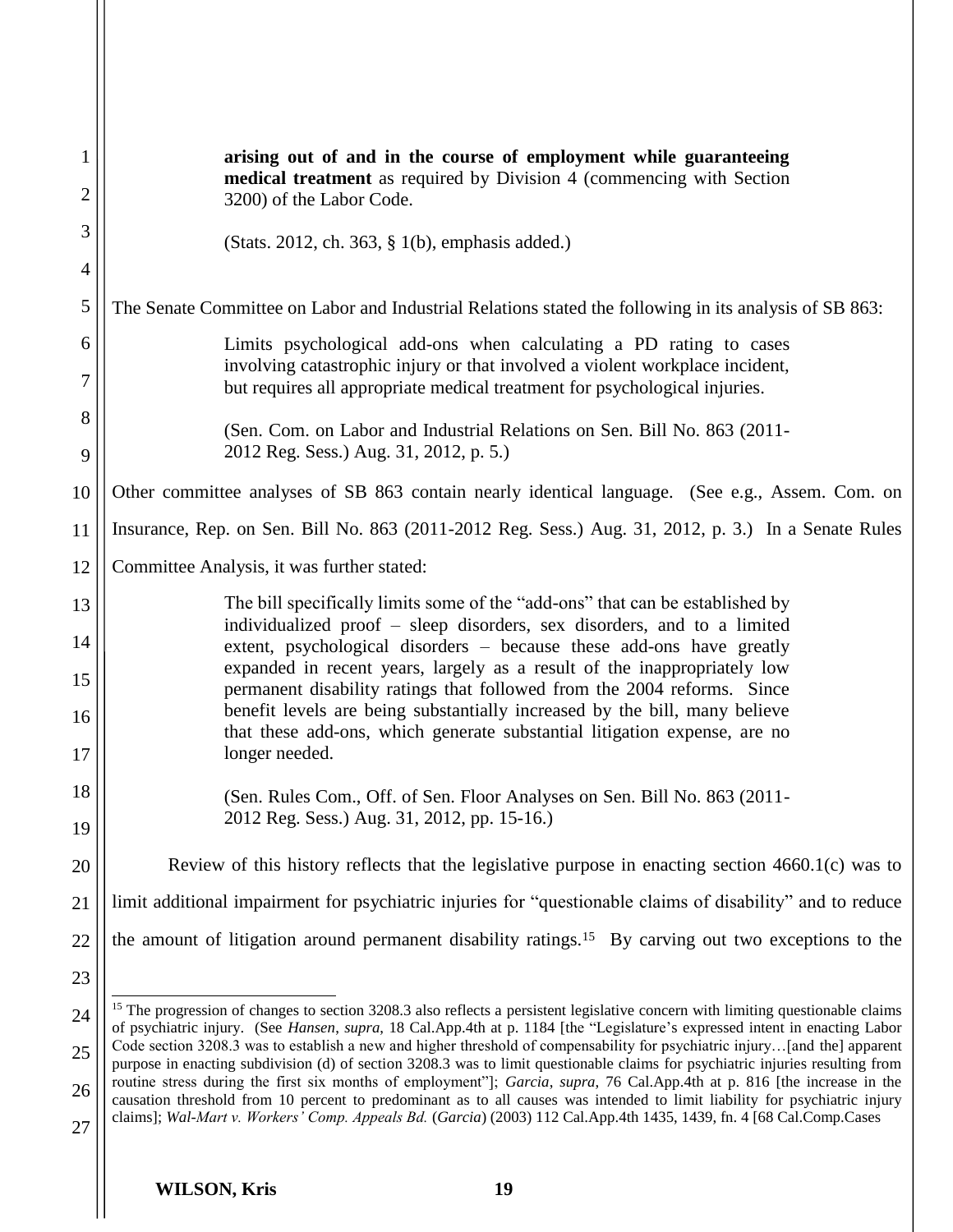1 2 3 4 5 proscription against increased impairment ratings for psychiatric injuries, the Legislature indicated that certain mechanisms and types of injury warrant permitting additional impairment under specific circumstances. **C. Other Statutory Definitions Of "Catastrophic Injury" In California Law.** Although the legislative history reveals the intent of section 4660.1(c), it gives no insight as to how the Legislature defined "catastrophic injury." We therefore consider other statutes that utilize the

6 7 same wording and define this phrase.

There are two other code sections in the California statutes that define "catastrophic injury."

First, Education Code section 44043.5(a)(1):

"Catastrophic illness" or "Injury" means an illness or injury that is expected to incapacitate the employee for an extended period of time, or that incapacitates a member of the employee's family which incapacity requires the employee to take time off from work for an extended period of time to care for that family member, and taking extended time off work creates a financial hardship for the employee because he or she has exhausted all of his or her sick leave and other paid time off.

14 15

19

20

21

22

23

24

25

26

27

8

9

10

11

12

13

(Ed. Code, § 44043.5(a)(1).)

16 This code section refers to the catastrophic leave program permitting an employee of a school district or

17 county office to donate eligible leave credits to another employee when that employee or a member of

18 that employee's family suffers from a "catastrophic illness or injury."

Separately, Government Code section 19991.13(b)(1) provides as follows:

Catastrophic illness or injury means an illness or injury that is expected to incapacitate the employee and that creates a financial hardship because the employee has exhausted all of his or her sick leave and other paid time off. Catastrophic illness or injury may also include an incapacitated family member if this results in the employee being required to take time off from work for an extended period of time to care for the family member and the employee has exhausted all of his or her sick leave and other paid time off.

(Gov. Code, § 19991.13(b)(1).)

 $\overline{a}$ 1575] [section 3208.3 "imposes restrictions on claims for injury to the psyche that are filed after the employee is fired or laid off (§ 3208.3, subd. (e)) and prohibits compensation for injury caused by a 'lawful, nondiscriminatory, good faith personnel action' "].)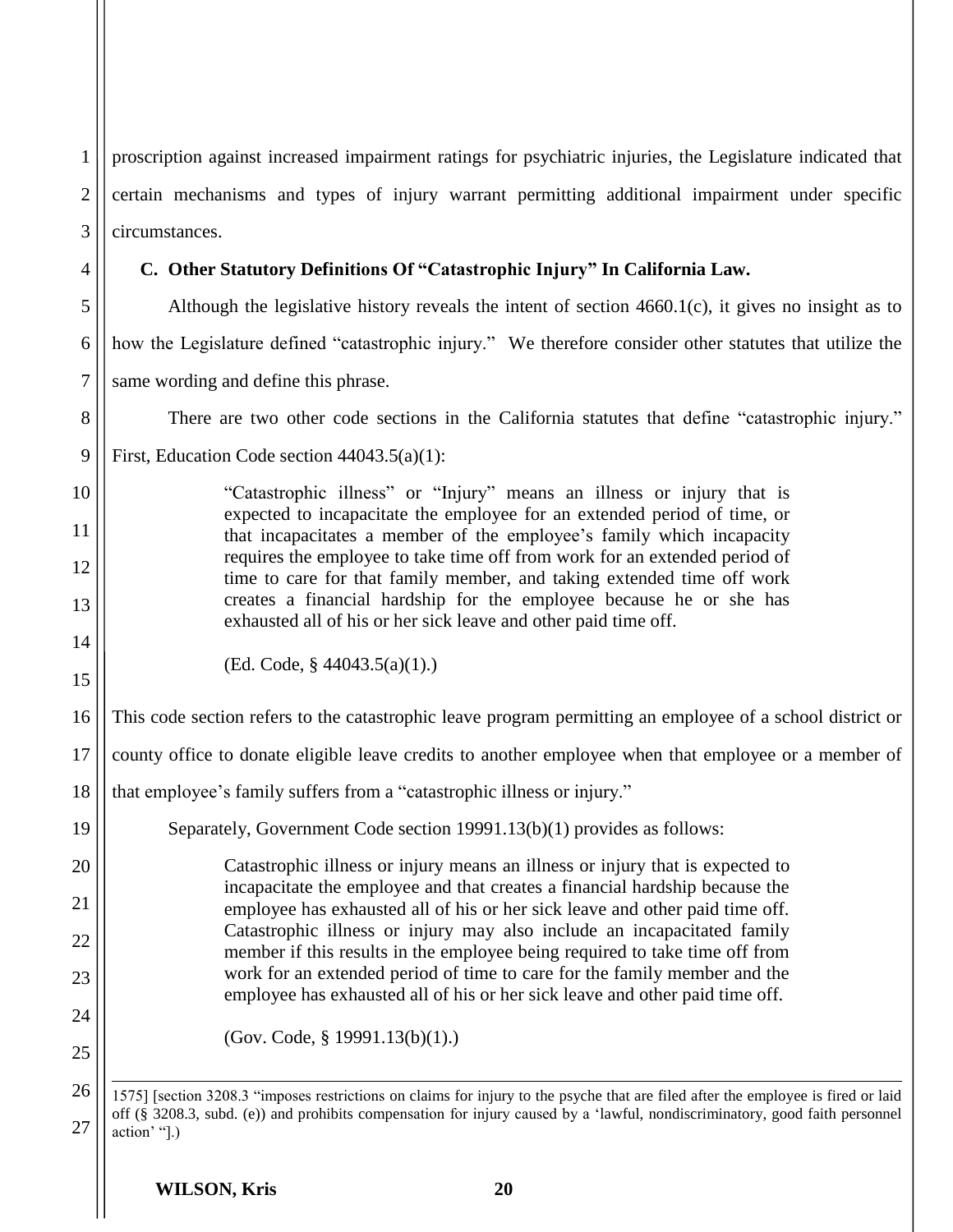This code section permits certain government employees to transfer eligible leave credits to another employee and is substantially similar to Education Code section 44043.5(a)(1) in its reference to an injury "that is expected to incapacitate the employee."

4 6 8 9 10 13 As with the "violent act" definition in Business and Professions Code section 7500.1(aa) discussed in *Larsen*, these other code sections appear to have broadly defined "catastrophic injury" for the statutes' individual purposes. (See *Larsen*, *supra*, 81 Cal.Comp.Cases at p. 774, fn. 2.) When a word is used in a particular sense in one part of a statute, it is presumed to have the same meaning if it appears in another part of the same statute. (*Delaney v. Baker* (1999) 20 Cal.4th 23, 41, quoting *People v. Dillon* (1983) 34 Cal.3d 441, 468.) However, this presumption "does not apply when the same or a similar phrase appears in different statutory schemes with distinct designs and objectives. Establishing terminological uniformity throughout our codified law is less important than discerning the intent of the Legislature so as to effectuate the purpose of each individual statute." (*Delaney*, *supra*, at p. 42, internal quotation marks omitted, citing *Phelps v. Stostad* (1997) 16 Cal.4th 23, 32.)

Adoption of either of these statutory definitions would not adequately serve the specific legislative purpose of section 4660.1(c). As discussed above, the legislative history of SB 863 indicates that the statute was intended to limit an increased impairment rating for compensable consequence psychiatric injuries to certain mechanisms and types of injury. A broad definition of a "catastrophic injury" as an injury that "is expected to incapacitate the employee for an extended period of time" or as an injury that "is expected to incapacitate the employee and that creates a financial hardship" would not serve the legislative purpose of section 4660.1(c).

22 In conclusion, we decline to adopt the definition of "catastrophic injury" contained in the Education Code or Government Code for purposes of section 4660.1(c)(2)(B).

### **D. Whether An Injury Is Catastrophic Is Not Measured By The Injury's Impact On The Employee's Earning Capacity Or A Minimum Level Of Permanent Disability.**

Other jurisdictions have defined "catastrophic injury" as a specific impact on the employee's earning capacity or level of permanent disability.<sup>16</sup> It is assumed that if the California Legislature wished

27

 $\overline{a}$ 

26

1

2

3

5

7

11

12

14

15

16

17

18

19

20

21

23

24

<sup>&</sup>lt;sup>16</sup> For example, federal law contains the following definition for federal public safety officers: "catastrophic injury' means an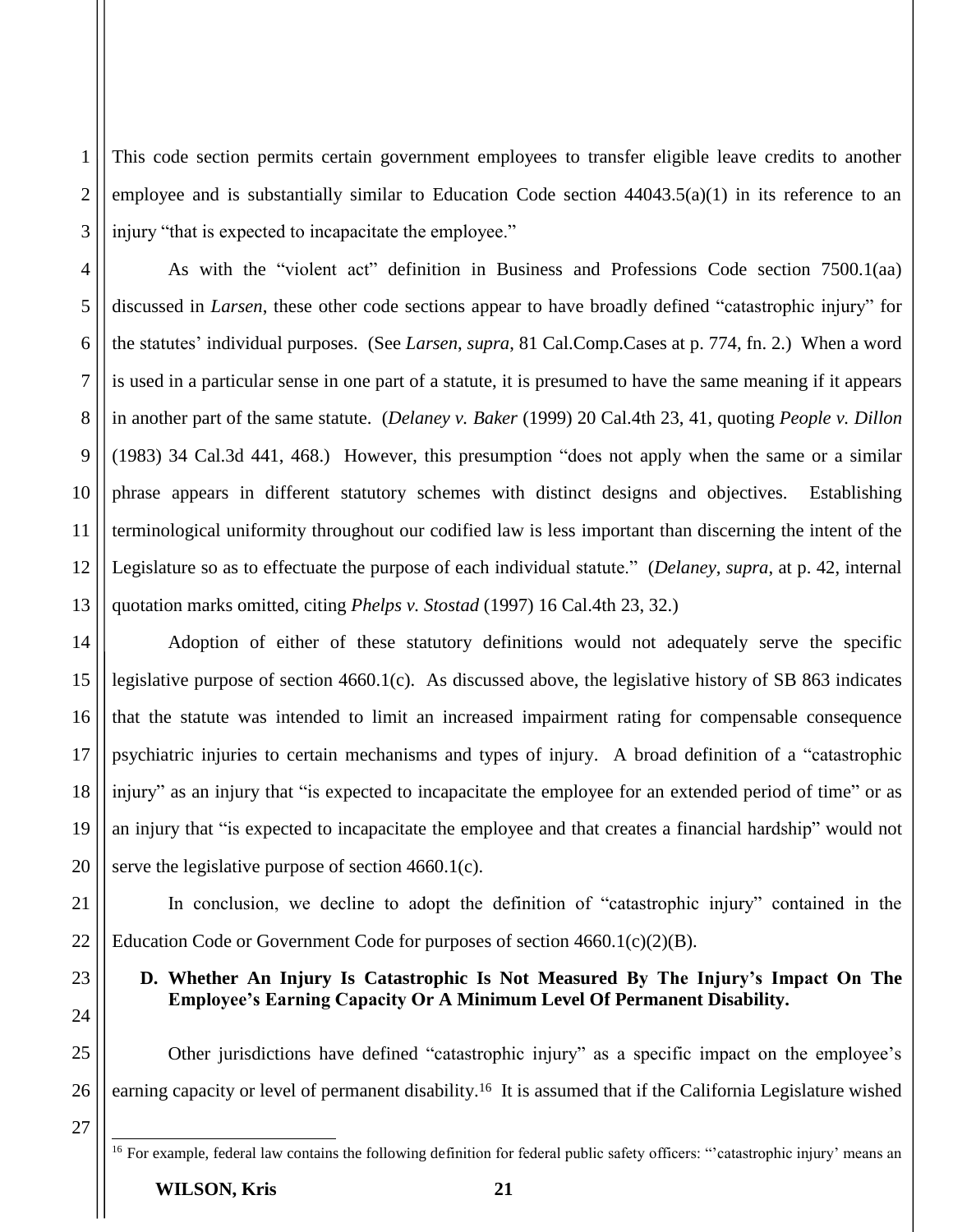1 2 3 4 5 to define "catastrophic injury" as an injury causing a specific impact to the employee's earning capacity, as some other jurisdictions have done, the Legislature would have explicitly done so. Since the Legislature did not do so, it is presumed that the Legislature did not intend to permit an increased impairment rating for a psychiatric injury only in cases where the employee suffers a specific impact to his or her earning capacity as a result of the injury.<sup>17</sup>

 $\overline{a}$ injury, the direct and proximate consequences of which permanently prevent an individual from performing any gainful work." (34 U.S.C. § 10284(1).) Separately, for members of the uniformed services, federal law contains this definition:

> …the term "catastrophic injury or illness" means a permanent, severely disabling injury, disorder, or illness that the Secretary concerned determines compromises the ability of the afflicted person to carry out the activities of daily living to such a degree that the person requires--

(1) personal or mechanical assistance to leave home or bed; or

(2) constant supervision to avoid physical harm to self or others.

(37 U.S.C. § 439(g).)

6

7

8

9

10

11

12

18

19

20

21

22

23

27

13 14 15 16 17 The Supreme Court of Illinois found the phrase "catastrophic injury" to be ambiguous as used in its statutory scheme. (See *Krohe v. City of Bloomington* (2003) 204 Ill.2d 392, 395 [analyzing a statute that required payment of health insurance premiums by the employer if a firefighter suffered a catastrophic injury].) The Court ultimately defined the phrase as "an injury resulting in a line-of-duty disability" pursuant to the statute's legislative history. (*Id.* at pp. 398-400.) A line-of-duty disability is paid to Illinois firefighters if "as the result of sickness, accident or injury incurred in or resulting from the performance of an act of duty or from the cumulative effects of acts of duty, [are] found to be physically or mentally permanently disabled for service in the fire department." (*Id.* at p. 394, fn. 1, quoting 40 ILCS 5/4-110; see also *Bremer v. City of Rockford* (2016) 2016 IL 119889.)

Two states have defined catastrophic injury by specifically identifying the types of injuries that qualify with an additional subsection to include other injuries that render the employee permanently totally disabled. For example, North Dakota's workers' compensation statutes state:

Catastrophic injury includes:

- (1) Paraplegia; quadriplegia; severe closed head injury; total blindness in both eyes; or amputation of an arm proximal to the wrist or a leg proximal to the ankle, caused by the compensable injury, which renders an employee permanently and totally disabled without further vocational retraining assistance; or (2) Those employees the organization so designates, in its sole discretion, provided
	- that the organization finds the employee to be permanently and totally disabled without further vocational retraining assistance.
		- (N.D. Cent. Code, § 65-05.1-06.1(2)(c).)

24 25 26 Georgia has a similar scheme in its workers' compensation system. (See O.C.G.A. § 34-9-200.1(g) [definition of catastrophic injury identifies several specific types of injuries and then includes "[a]ny other injury of a nature and severity that prevents the employee from being able to perform his or her prior work and any work available in substantial numbers within the national economy for which such employee is otherwise qualified"].)

<sup>17</sup> It is noted moreover that in determining permanent disability for injuries occurring on or after January 1, 2013, section 4660.1(a) does not require "consideration being given to an employee's diminished future earning capacity" as required by section 4660 for injuries occurring before January 1, 2013. (Lab. Code, § 4660(a).)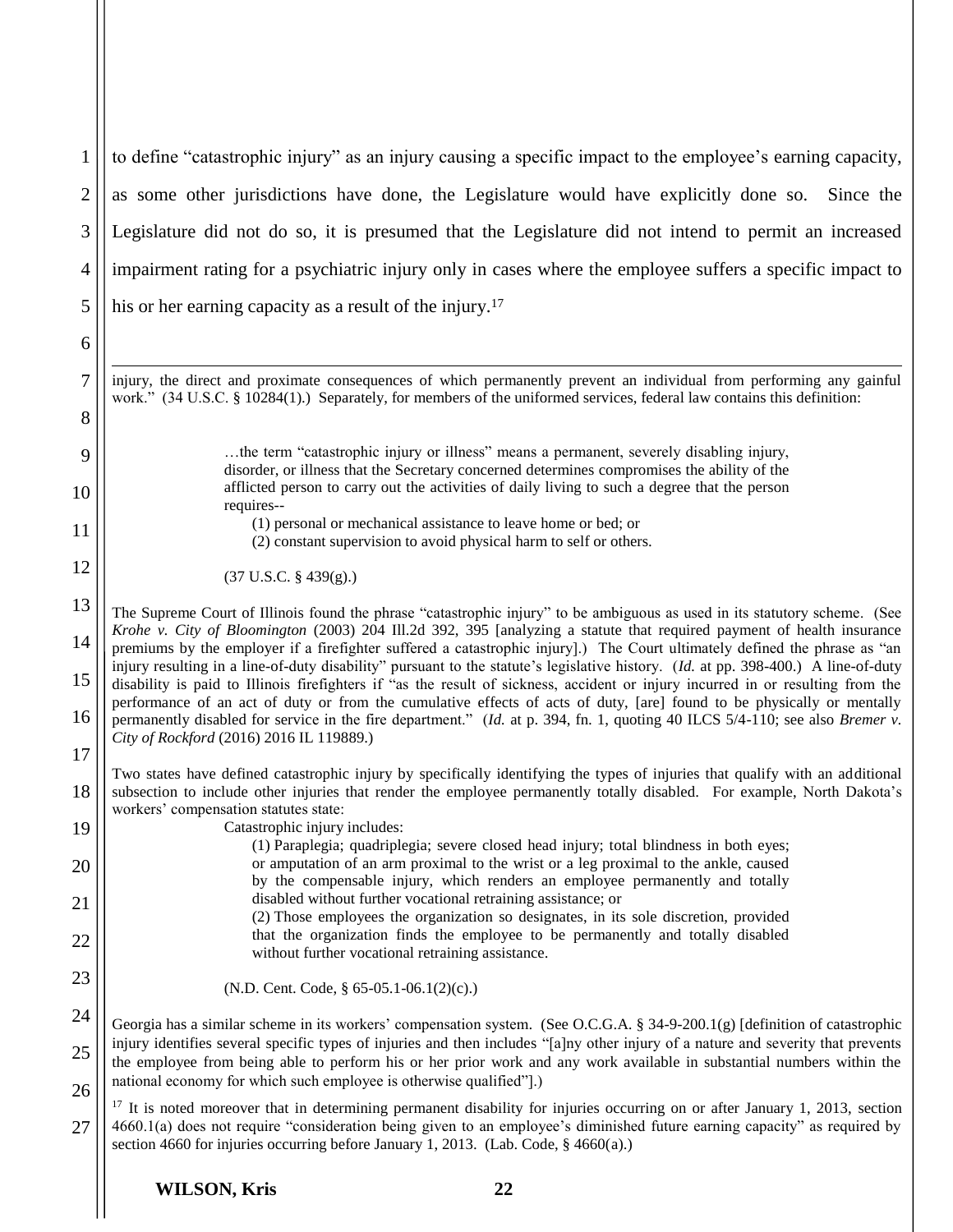1

2

3

4

Additionally, in interpreting a statute, we seek to "avoid an interpretation that would lead to absurd consequences." (*Day*, *supra*, 25 Cal.4th at p. 272.) Some jurisdictions define "catastrophic injury" as permanent total disability or a total loss of earning capacity. The 2005 Schedule for Rating Permanent Disabilities states that "[p]ermanent total disability represents a level of disability at which an employee has sustained a total loss of earning capacity." (2005 Permanent Disability Revised Schedule (2005 PDRS), pp. 1-2 to 1-3.)18 A permanent disability rating from a single injury cannot exceed 100%. (See Lab. Code,  $\S$  4664(c)(2).) A definition of catastrophic injury that required the employee to prove the injury caused permanent total disability by showing a total loss of earning capacity would render an increased impairment rating for a psychiatric injury superfluous. If an employee is already permanently totally disabled from a physical injury, attempting to obtain an increased rating for a psychiatric injury under section  $4660.1(c)(2)(B)$  is a fruitless endeavor. (See Civ. Code, § 3532 ["[t]he law neither does nor requires idle acts"].)

Section  $4660.1(c)(2)(B)$  does not state a minimum level of permanent disability at which an employee may be deemed to have sustained a catastrophic injury. As noted above, the Legislature knows how to create an exception. (See *Dreher*, *supra*, 246 Cal.App.4th at p. 1108, citing *McCullough*, *supra*, 96 Cal.App.4th at pp. 1245-1246.) In creating the exception to section 4660.1(c)(1) for a catastrophic injury, the Legislature could have defined the phrase as an injury resulting in a minimum level of permanent disability. Since the Legislature chose not to do so, we may not define catastrophic injury as an injury causing a minimum level of permanent disability.19 We are prohibited from adding provisions to section 4660.1(c)(2)(B). (See *Adoption of Kelsey S.* (1992) 1 Cal.4th 816, 827 [courts may not add

<sup>&</sup>lt;sup>18</sup> Permanent disability for injuries occurring on or after January 1, 2013 must be rated using the 2005 PDRS until the schedule for age and occupational modifiers is amended pursuant to section 4660.1(d). (Lab. Code, § 4660.1(d).)

<sup>&</sup>lt;sup>19</sup> Additionally, the specified injuries in section  $4660.1(c)(2)(B)$  may result in a range of permanent disability ratings. For example, a lower extremity amputation above the knee (i.e., loss of a limb) may have a 40% WPI rating pursuant to the AMA Guides. (American Medical Association Guides to the Evaluation of Permanent Impairment (5th ed. 2001) (AMA Guides),

<sup>25</sup> 26 Table 17-32, p. 545.) Before accounting for occupation and age, a 40% WPI rating multiplied by the statutory adjustment factor of 1.4 adjusts to 56% permanent disability. (§ 4660.1(b).) Alternatively, an upper extremity amputation at the shoulder level may have a 60% WPI rating pursuant to the AMA Guides. (AMA Guides, *supra*, at Table 16-4, p. 440.) Before accounting for occupation and age, a 60% WPI rating multiplied by 1.4 adjusts to 84% permanent disability. The range of

possible ratings for one of the statutorily specified injuries suggests the Legislature did not intend to fix determination of a "catastrophic injury" to a particular level of permanent disability.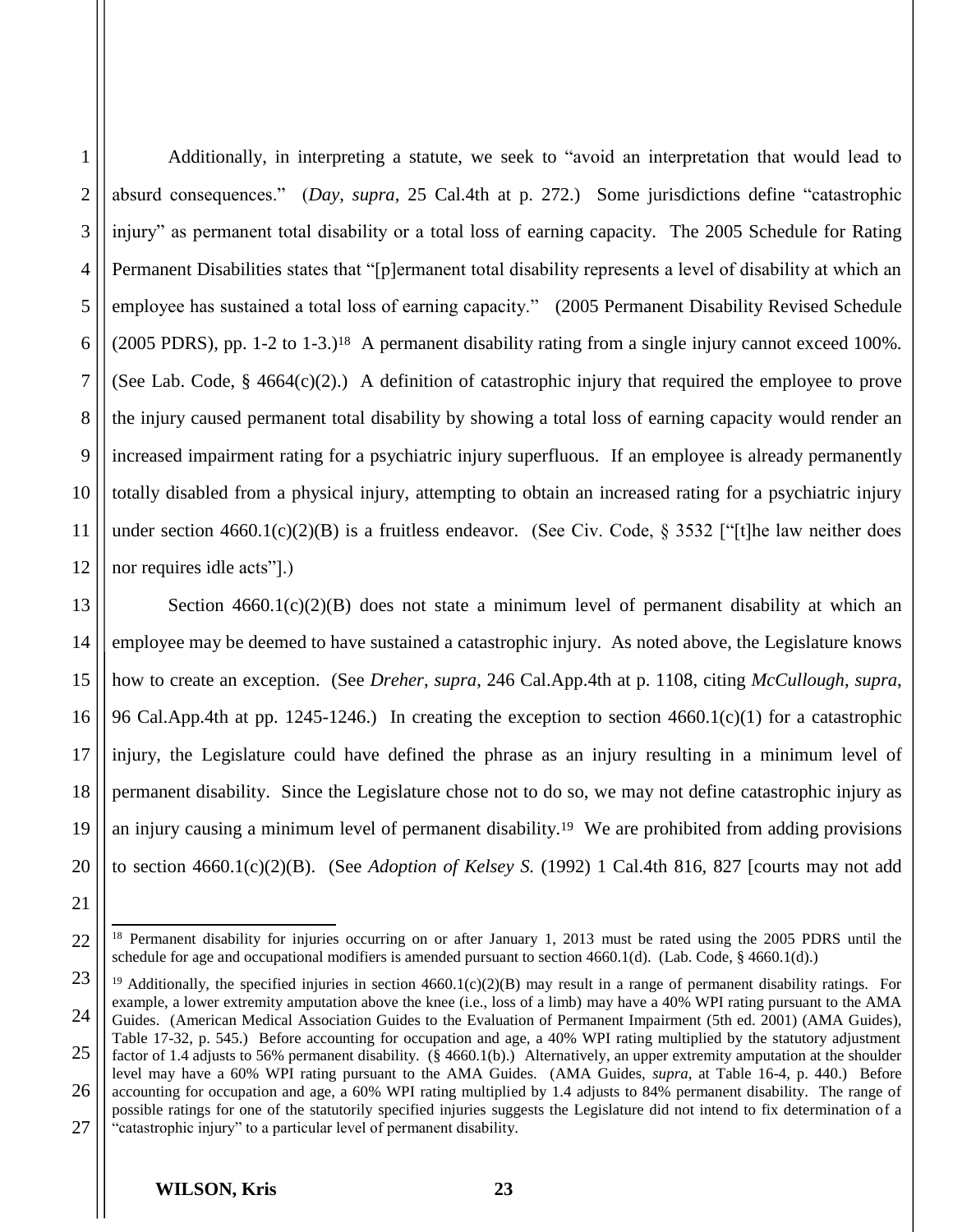provisions to a statute].)

Therefore, we also decline to measure whether an injury is catastrophic based on the injury's impact to the employee's earning capacity or a minimum level of permanent disability.

4

1

2

3

5

6

7

8

9

10

11

12

## **IV. Determination Of Whether An Injury Is A "Catastrophic Injury" Under Section 4660.1(c)(2)(B) Focuses On The Nature Of The Injury And Is A Fact-Driven Inquiry.**

Our review of extrinsic sources did not provide us with a clear, useable definition of "catastrophic injury" for purposes of interpreting section 4660.1(c)(2)(B). However, based on our analysis, we conclude that the statutory language of section 4660.1(c)(2)(B) focuses on the *nature of the injury*, as reflected in the statutory examples included in the section by the Legislature. The nature of the injury will vary with the individual circumstances of each case. Thus, determination of whether an injury is catastrophic under section  $4660.1(c)(2)(B)$  will be a fact-driven inquiry.

13 14 15 16 17 18 19 Section  $4660.1(c)(2)$  permits an increased impairment rating "if the compensable psychiatric injury *resulted from*" a catastrophic injury. (§ 4660.1(c)(2), emphasis added.) If the psychiatric injury is a compensable consequence of the physical injury, the statute's language reflects that the psychiatric injury must *result from* a catastrophic injury in order for the employee to receive an increased rating for the psychiatric injury. This indicates that the inquiry into whether an injury is catastrophic is limited to looking solely at the *physical* injury, without consideration for the psychiatric injury in evaluating the nature of the injury. The injury must therefore be deemed catastrophic independent of the psychiatric injury.

20 21 22 23 24 25 26 Although the focus in determining whether an injury is catastrophic is on the physical injury, the employee must prove the psychiatric injury was predominantly caused by actual events of employment in order to receive an increased impairment rating under section 4660.1(c)(2)(B). Determination of causation of a psychiatric injury requires competent medical evidence. (*Rolda v. Pitney Bowes, Inc.* (2001) 66 Cal.Comp.Cases 241, 245 (Appeals Board en banc).) The causation threshold for a psychiatric / / / / / /

27 / / /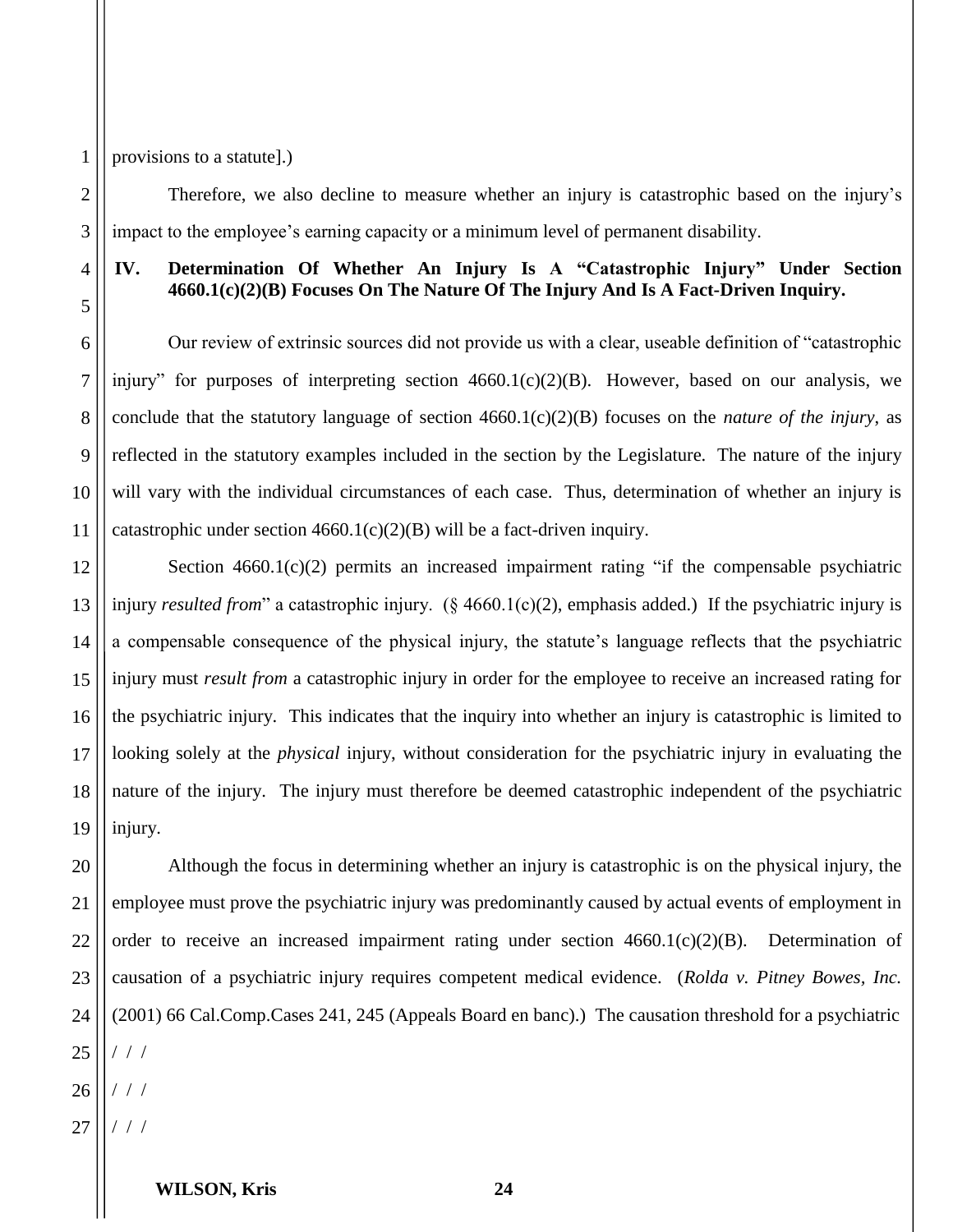1 2 3 4 5 6 injury is predominant as to all causes combined. (*Id.*; § 3208.3(b)(1).)<sup>20</sup> The evaluating physicians must render an opinion as to whether the psychiatric injury was predominantly caused by actual events of employment. The physicians must further specify if the psychiatric injury is directly caused by events of employment or if the psychiatric injury is a compensable consequence of the physical injury. (See *McCullough*, *supra*, 96 Cal.App.4th at p. 1249 [the precipitating physical injury constitutes an actual event of employment for purposes of a compensable consequence psychiatric injury].)

The nature of the injury sustained is a question of fact for the WCJ. (*Western Growers Ins. Co. v. Workers' Comp. Appeals Bd.* (*Austin*) (1993) 16 Cal.App.4th 227, 234 [58 Cal.Comp.Cases 323].) Whether an injury is "catastrophic" under section  $4660.1(c)(2)(B)$  is therefore a factual/legal issue for the WCJ to determine. The WCJ, after considering all the medical evidence, and other documentary and testimonial evidence of record, must determine whether the injury is "catastrophic" under section  $4660.1(c)(2)(B)$ .

14 A fact-driven analysis of whether an injury is catastrophic may encounter a range of circumstances beyond the statutorily specified injuries covered by section  $4660.1(c)(2)(B)$ . There are factors the trier of fact may consider in determining whether an injury may be deemed catastrophic. These factors include, but are not limited to, the following, as relevant:

- 1. The intensity and seriousness of treatment received by the employee that was reasonably required to cure or relieve from the effects of the injury.
- 2. The ultimate outcome when the employee's physical injury is permanent and stationary.
- 3. The severity of the physical injury and its impact on the employee's ability to perform activities of daily living (ADLs). 21

7

8

9

10

11

12

13

15

16

17

18

19

20

21

22

23

24

25

26

 $\overline{a}$ <sup>20</sup> As discussed above, section  $3208.3(b)(2)$  provides that actual events of employment must be a "substantial cause of the injury" if the injury "resulted from being a victim of a violent act or from direct exposure to a significant violent act." Substantial cause is defined as "at least 35 to 40 percent of the causation from all sources combined." (§ 3208.3(b)(3).) If an employee shows that section 3208.3(b)(2) applies to his or her compensable consequence psychiatric injury, then presumably the injury would also qualify for an increased permanent impairment rating under section  $4660.1(c)(2)(A)$ . If an employee already qualifies for an increased rating under section  $4660.1(c)(2)(A)$ , determination of whether the injury is "catastrophic" under section  $4660.1(c)(2)(B)$  is moot.

<sup>&</sup>lt;sup>21</sup> Activities of daily living include: 1) self-care, personal hygiene, 2) communication, 3) physical activity, 4) sensory function, 5) nonspecialized hand activities, 6) travel, 7) sexual function, and 8) sleep. (AMA Guides, *supra*, at Table 1-2, p. 4.)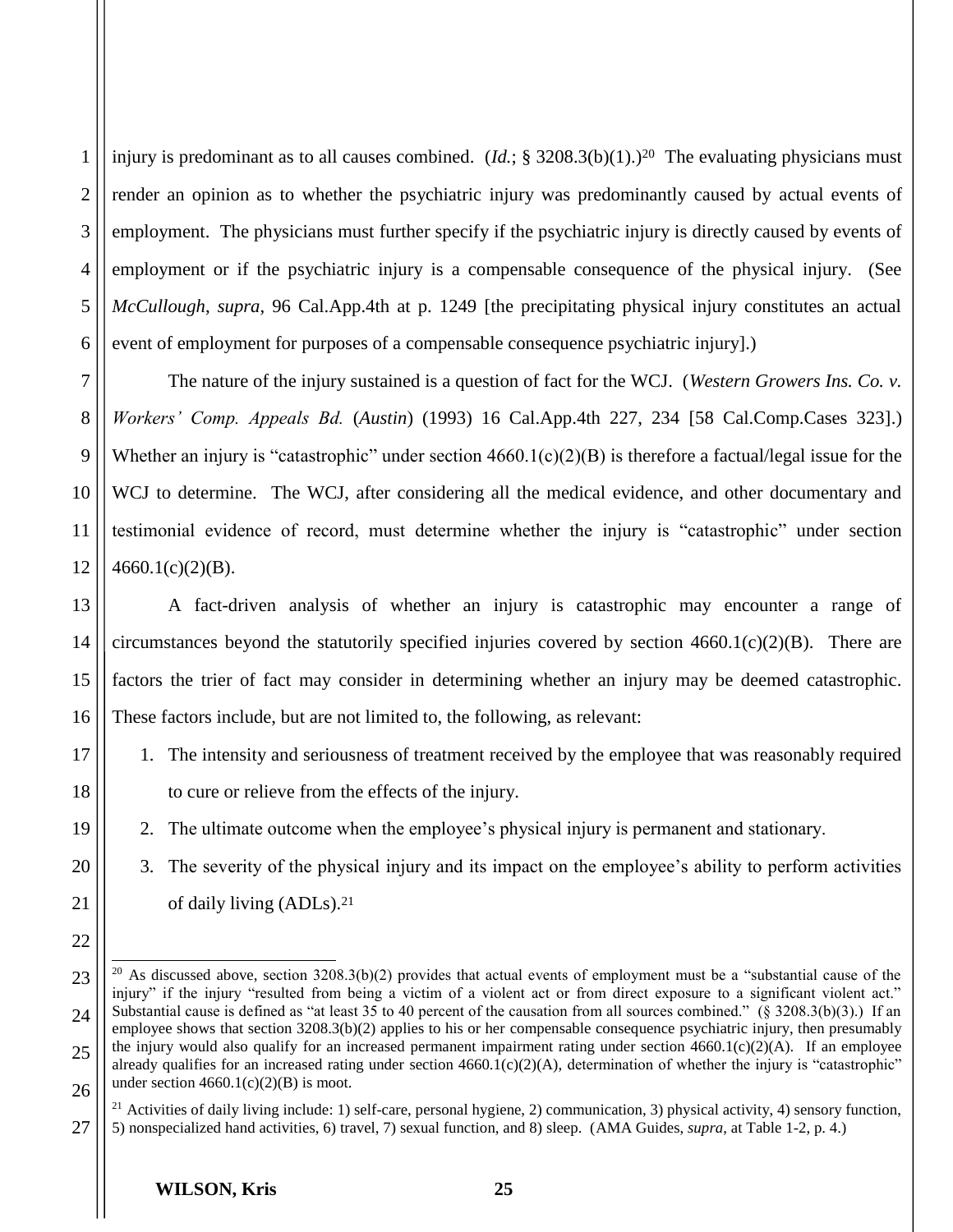4. Whether the physical injury is closely analogous to one of the injuries specified in the statute: loss of a limb, paralysis, severe burn, or severe head injury.

1

5. If the physical injury is an incurable and progressive disease.

Not all of these factors may be relevant in every case and the employee need not prove all of these factors apply in order to prove a "catastrophic injury." This list is also not exhaustive and the trier of fact may consider other relevant factors regarding the physical injury. In determining whether an injury is catastrophic, the trier of fact should be mindful of the legislative intent behind section 4660.1(c).

### **V. Applicant's Injury Was "Catastrophic" Under Section 4660.1(c)(2)(B) And He May Receive An Increased Impairment Rating For His Psychiatric Injury.**

We now apply the above analysis to the instant matter. As previously discussed, applicant has sustained his burden of proving that his psychiatric injury was predominantly caused by his physical injury pursuant to the psychological QME Dr. Walsh's reporting.22 For the reasons discussed below, we conclude that applicant's injury was catastrophic and he may receive an increased rating for his psychiatric injury under section  $4660.1(c)(2)(B)$ .

The evidence in the record reflects that the initial treatment for applicant's industrial injury was serious and life-threatening. Applicant presented to the hospital with multiple symptoms in several body parts including fever, nausea, vomiting, a full-body rash, bilateral eye discharge, difficulty breathing, as well as ulcers on his mouth and throat. He was placed in a medically-induced coma and suffered both renal and respiratory failure. During his hospitalization, he also suffered from tremors. Applicant was intubated, placed on oxygen for an extended period and remained in the hospital for approximately two weeks before being discharged.

/ / /

- / / /
- / / /

 $\overline{a}$  $22$  Causation for the psychiatric injury is not in dispute since defendant stipulated to injury to applicant's psyche at trial. (Minutes of Hearing, September 27, 2017, p. 1.)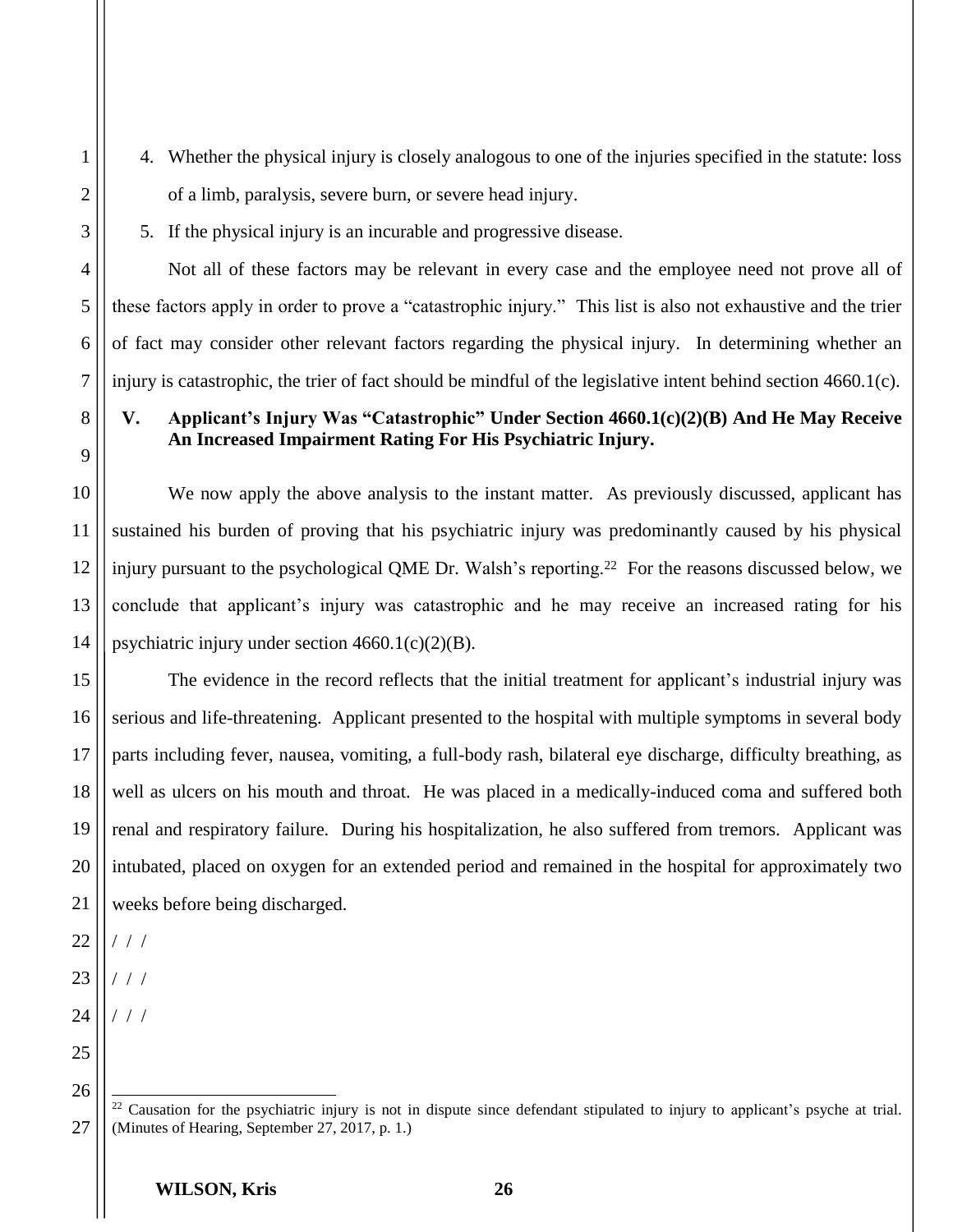2 3 4 The physical injury caused permanent impairment to multiple body parts pursuant to the medicallegal reporting. The DEU calculated the following permanent disability ratings based on the QMEs' reports:  $10\%$  for pulmonary hypertension,<sup>23</sup> 18% for asthma,<sup>24</sup> 18% for pulmonary-induced respiratory neuromuscular weakness, 33% for the left eye, 6% for headaches and 10% for mental status. Applicant's physical injury alone was found to have caused a combined permanent disability rating of 66%.

The medical reporting shows that applicant continues to suffer from the effects of his injury and that it substantially impacts his ability to perform ADLs.25 The medical-legal evaluators consistently reported complaints of persistent fatigue, shortness of breath, weakness, inability to lift and difficulty walking long distances or running. He was diagnosed with impaired cognition and memory, as well as continued difficulty with sleep. The injury also impaired his vision.

Applicant attempted to return to work, but was unable to perform his job duties as a firefighter. Three of the medical-legal evaluators concluded that applicant is unable to return to his work as a firefighter because of his industrial injury. The injury has essentially been career-ending for applicant who was only 28 years old at the time of his injury.

15 16 17 18 The evidence therefore supports that the intensive treatment and the lasting impact of the injury on applicant have resulted in a catastrophic injury. Applicant's injury is not the type of questionable claim of disability that the Legislature sought to preclude from an increased impairment rating. Consequently, applicant may receive an increased impairment rating for his psychiatric injury under section  $4660.1(c)(2)(B)$ .

20 / / /

19

23

24

27

1

5

6

7

8

9

10

11

12

13

14

21 / / /

22 / / /

 $\overline{1}$ <sup>23</sup> In his Opinion of Judge on Decision and rating instructions, the WCJ does not explain why he did not apply the apportionment of 50% to non-industrial allergies found by Dr. Grodan for applicant's hypertension.

<sup>25</sup> 26  $24$  Again, the Opinion of Judge on Decision and rating instructions do not explain why the WCJ did not apply the apportionment of 20% due to non-industrial causes found by Dr. Ho for applicant's asthma.

<sup>&</sup>lt;sup>25</sup> We did not consider applicant's reported psychiatric symptoms or how those symptoms impact his ability to perform ADLs in our analysis.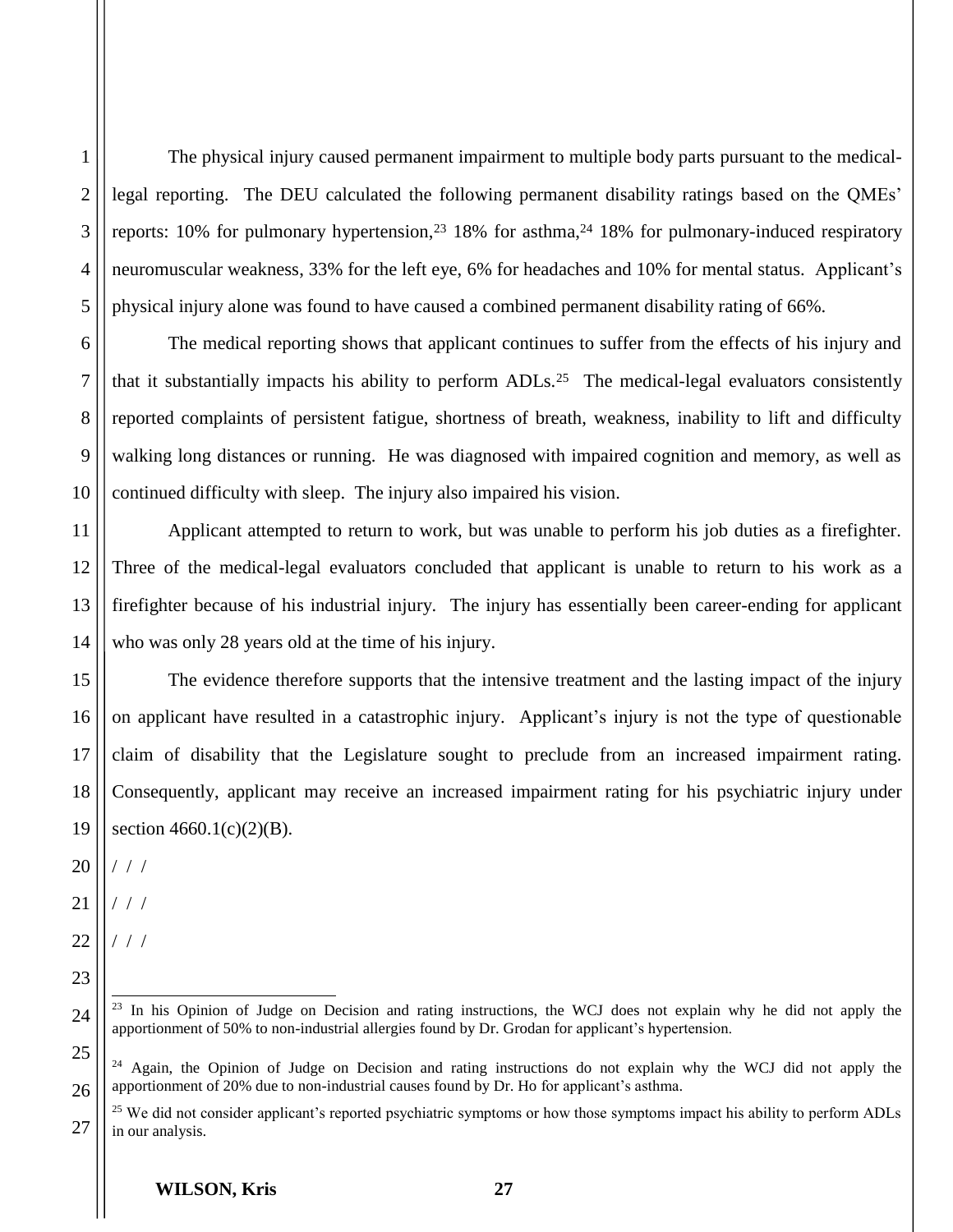| $\mathbf{1}$ | In conclusion, we hold that determination of whether an injury is catastrophic under section                                                                                                                                                                         |
|--------------|----------------------------------------------------------------------------------------------------------------------------------------------------------------------------------------------------------------------------------------------------------------------|
| $\mathbf{2}$ | $4660.1(c)(2)(B)$ focuses on the nature of the injury and is a fact-driven inquiry. We will rescind the F&A                                                                                                                                                          |
| 3            | and substitute a new F&A to include a finding of fact that applicant sustained a catastrophic injury and                                                                                                                                                             |
| 4            | may receive an increased impairment rating for his psychiatric injury. The issues of permanent disability                                                                                                                                                            |
| 5            | and apportionment will be deferred. The matter will be returned to the trial level for further proceedings                                                                                                                                                           |
| 6            | consistent with this opinion. <sup>26</sup>                                                                                                                                                                                                                          |
| 7            | $/$ / $/$                                                                                                                                                                                                                                                            |
| $\, 8$       | $/$ / $/$                                                                                                                                                                                                                                                            |
| 9            | $/$ / /                                                                                                                                                                                                                                                              |
| 10           | $\left/ \left. \right/ \left. \right/ \left. \right/ \left. \right. \right.$                                                                                                                                                                                         |
| 11           | $/$ / /                                                                                                                                                                                                                                                              |
| 12           | 1/1                                                                                                                                                                                                                                                                  |
| 13           | //                                                                                                                                                                                                                                                                   |
| 14           | $\frac{1}{2}$ / $\frac{1}{2}$                                                                                                                                                                                                                                        |
| 15           | //                                                                                                                                                                                                                                                                   |
| $16\,$       | //                                                                                                                                                                                                                                                                   |
| $17\,$       | $\frac{1}{2}$                                                                                                                                                                                                                                                        |
| 18           | $\begin{array}{c c c c} \hline \end{array} \begin{array}{c c c c} \hline \end{array} \begin{array}{c} \hline \end{array}$                                                                                                                                            |
| $19$         | 1/1                                                                                                                                                                                                                                                                  |
| 20           | 111                                                                                                                                                                                                                                                                  |
| 21           | $\left/ \left. \right/ \left. \right/ \left. \right/ \left. \right. \right.$                                                                                                                                                                                         |
| 22           | $\left/ \left. \right/ \left. \right/ \left. \right/ \left. \right. \right.$                                                                                                                                                                                         |
| 23           | / / / $\sqrt{2}$                                                                                                                                                                                                                                                     |
| 24           |                                                                                                                                                                                                                                                                      |
| 25           | <sup>26</sup> The substituted F&A will include a finding of injury AOE/COE to the body parts stipulated to have sustained injury and<br>pursuant to the medical-legal reporting in evidence since there was not a specific finding of injury AOE/COE in the original |
| 26           | F&A. We will not retain the finding of no injury AOE/COE to the heart since this was not one of the disputed issues<br>identified to be adjudicated at trial. We make no comment on the issue of injury AOE/COE to the heart and will defer this                     |

27 issue.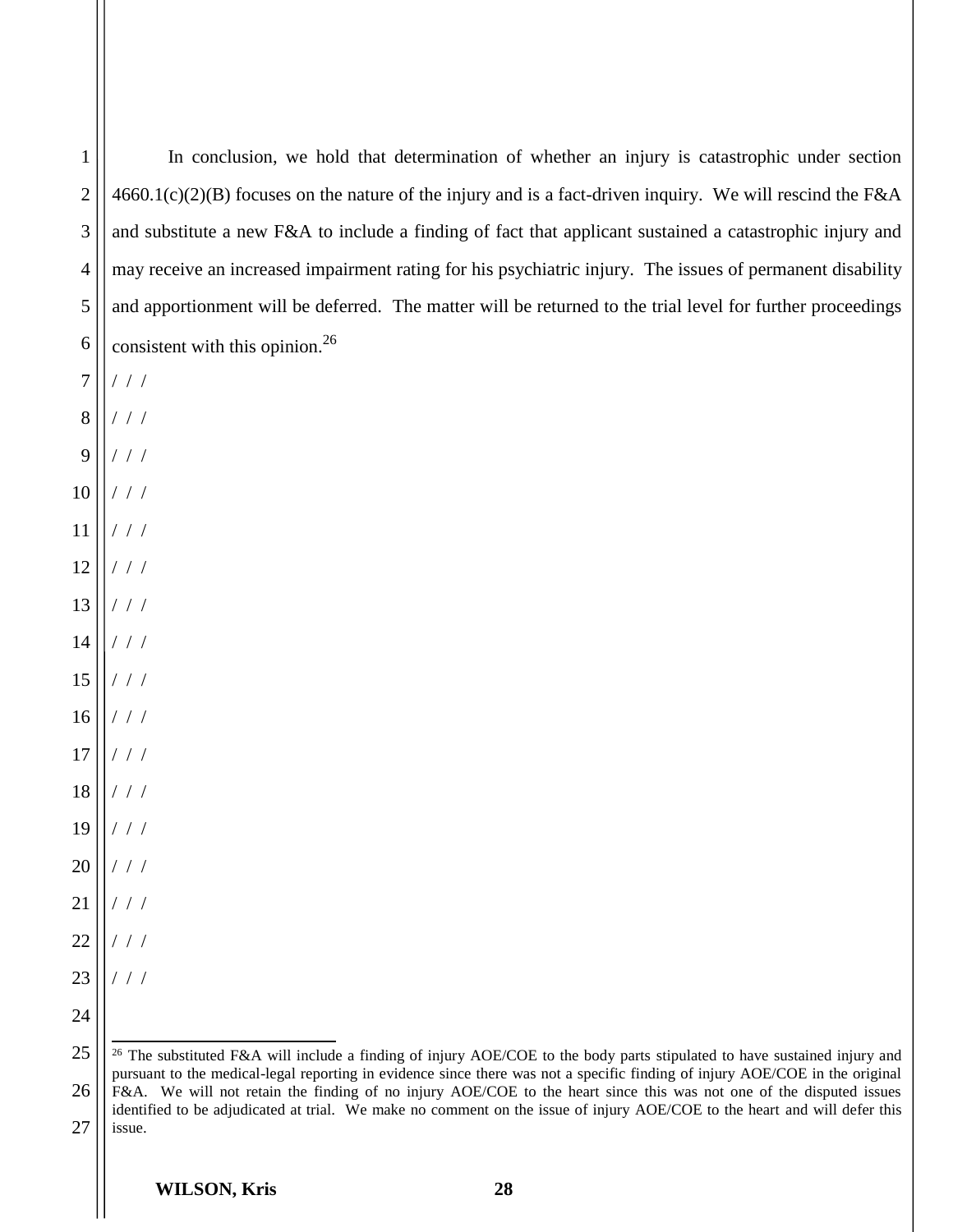| 1                   | For the foregoing reasons,                                                                                                                                                                                              |
|---------------------|-------------------------------------------------------------------------------------------------------------------------------------------------------------------------------------------------------------------------|
| $\overline{c}$      | IT IS ORDERED as the Decision After Reconsideration of the Workers' Compensation Appeals                                                                                                                                |
| 3                   | Board that the Findings and Award issued by the WCJ on December 28, 2017 is RESCINDED in its                                                                                                                            |
| 4                   | entirety and the following is <b>SUBSTITUTED</b> in its place:                                                                                                                                                          |
| 5                   | <b>FINDINGS OF FACT</b>                                                                                                                                                                                                 |
| 6<br>$\overline{7}$ | 1. Applicant, Kris Wilson, while employed on May 13, 2014, as a<br>firefighter (Group 490) by the Department of Forestry, sustained injury<br>arising out of and in the course of employment to his lungs, psyche, left |
| 8                   | eye, head, and brain.                                                                                                                                                                                                   |
| 9                   | 2. The issue of injury arising out of and in the course of employment to<br>the heart is deferred.                                                                                                                      |
| 10                  | 3. Applicant sustained a catastrophic injury pursuant to section                                                                                                                                                        |
| 11<br>12            | $4660.1(c)(2)(B)$ and may receive an increased impairment rating for his<br>psychiatric injury.                                                                                                                         |
| 13<br>14            | 4. Applicant is entitled to up to the 104 weeks of temporary disability<br>indemnity. Defendant is entitled to credit for any periods of temporary<br>disability previously paid.                                       |
| 15                  | 5. Applicant is in need of further medical treatment to cure or relieve from<br>the effects of the injury.                                                                                                              |
| 16<br>17            | 6. The issues of permanent disability and apportionment, and attorney's<br>fees thereon are deferred.                                                                                                                   |
| 18<br>19            | 7. Applicant's attorney is entitled to fees of 15% of any additional<br>temporary disability owing to applicant.                                                                                                        |
| 20                  | The issue of the lien of the Employment Development Department is<br>8.                                                                                                                                                 |
| 21                  | deferred.                                                                                                                                                                                                               |
| 22                  | <b>AWARD</b>                                                                                                                                                                                                            |
| 23                  | AWARD IS MADE in favor of KRIS WILSON, against CAL FIRE SAN<br>LUIS OBISPO as follows:                                                                                                                                  |
| 24                  | Temporary disability in accordance with number 4 above.<br>a.                                                                                                                                                           |
| 25                  | b. Future medical treatment in accordance with number 5 above.                                                                                                                                                          |
| 26                  | Attorney's fees in accordance with number 7 above.<br>$c_{\cdot}$                                                                                                                                                       |
| 27                  |                                                                                                                                                                                                                         |
|                     | <b>WILSON, Kris</b><br>29                                                                                                                                                                                               |